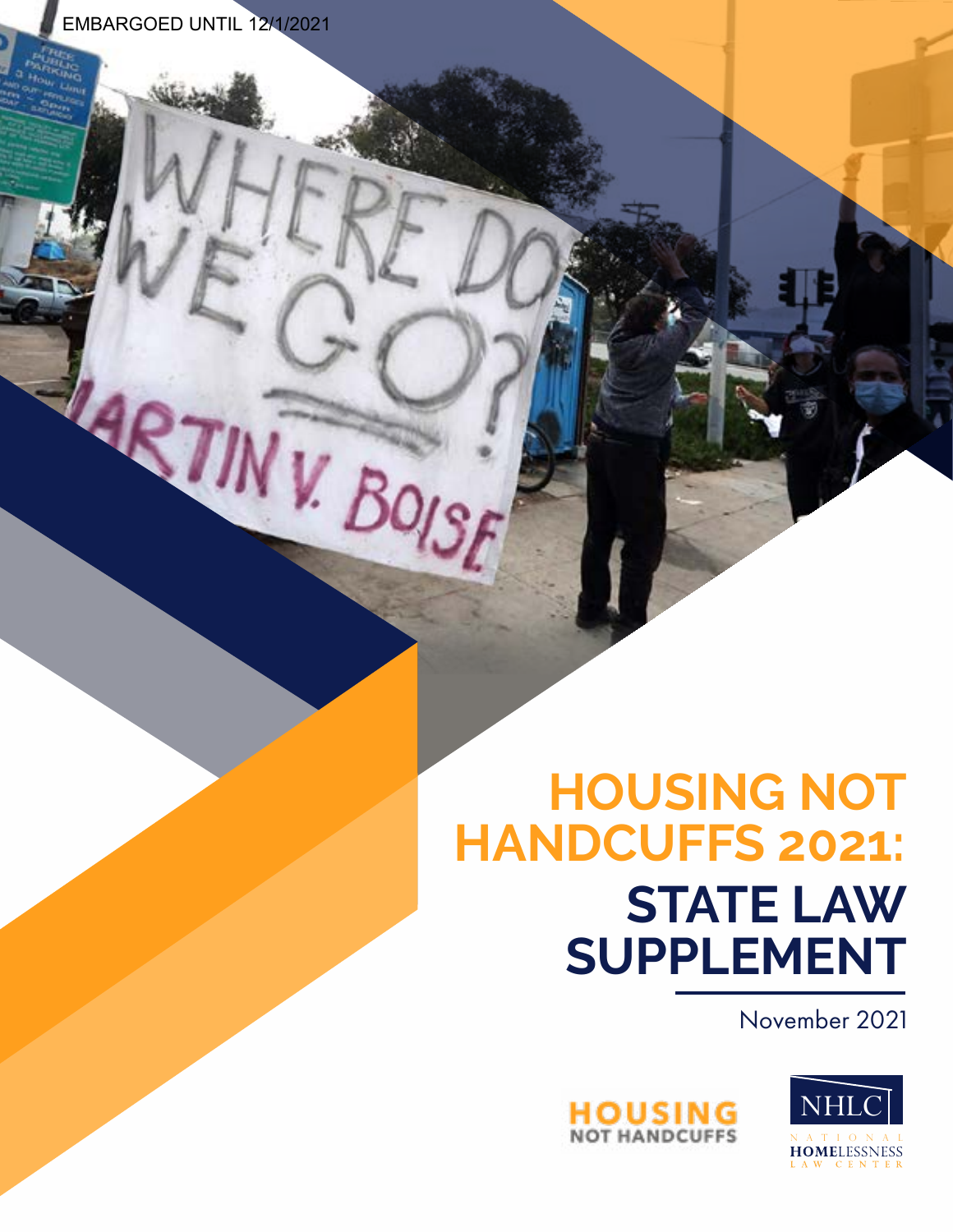### ABOUT THE NATIONAL HOMELESSNESS LAW CENTER

The National Homelessness Law Center (formerly the National Law Center on Homelessness & Poverty) (Law Center) is the only national organization dedicated to using the power of the law to end and prevent homelessness. The Law Center works to expand access to affordable housing, meet the immediate and long-term needs of those who are homeless or at risk, and strengthen the social safetynet through policy advocacy, public education, impact litigation, and advocacy training and support.

Our vision is for an end to homelessness in America. A home for every family and individual will be the norm and not the exception; a right and not a privilege. For more information about the Law Center and to access publications such as this report, please visit its website at [www.homelesslaw.org](http://www.homelesslaw.org).

LEGAL DISCLAIMER: The information provided in this publication is not legal advice and should not be used as a substitute for seeking professional legal advice. It does not create an attorney-client relationship between the reader and the Law Center.

# ACKNOWLEDGEMENTS

The National Homelessness Law Center is grateful to the following individuals and firms for their tremendous contributions to the research, writing, and layout of the report: Law Center staff, fellows, and interns past and present, especially Rajan Bal for serving as primary author and editor; Xinge He, for outlining and contributing to the first draft; Karianna Barr, Tristia Bauman, Lily Milwit, Brandy Ryan, and Eric Tars for drafting and editing; Burhan Omar for data review; Megan Godbey for design.

Dechert LLP, Kirkland & Ellis LLP, and Sullivan & Cromwell LLP, who committed staff and pro bono hours to researching and updating the Prohibited Conduct Chart.

We also acknowledge with gratitude the generous support of the Oak Foundation, the Oakwood Foundation, and the Herb Block Foundation. The Law Center would also like to thank AmeriCorps VISTA for its support.

The Law Center would like to thank our Lawyers' Executive Advisory Partners (LEAP) member law firms: Alston & Bird LLP; Akin Gump Strauss Hauer & Feld LLP; Baker Donelson PC; Dechert LLP; Goodwin Procter LLP; Kirkland & Ellis LLP; Latham & Watkins LLP; McCarter & English LLP; Microsoft Corporation; Morrison & Foerster; Simpson Thacher & Bartlett LLP; and WilmerHale.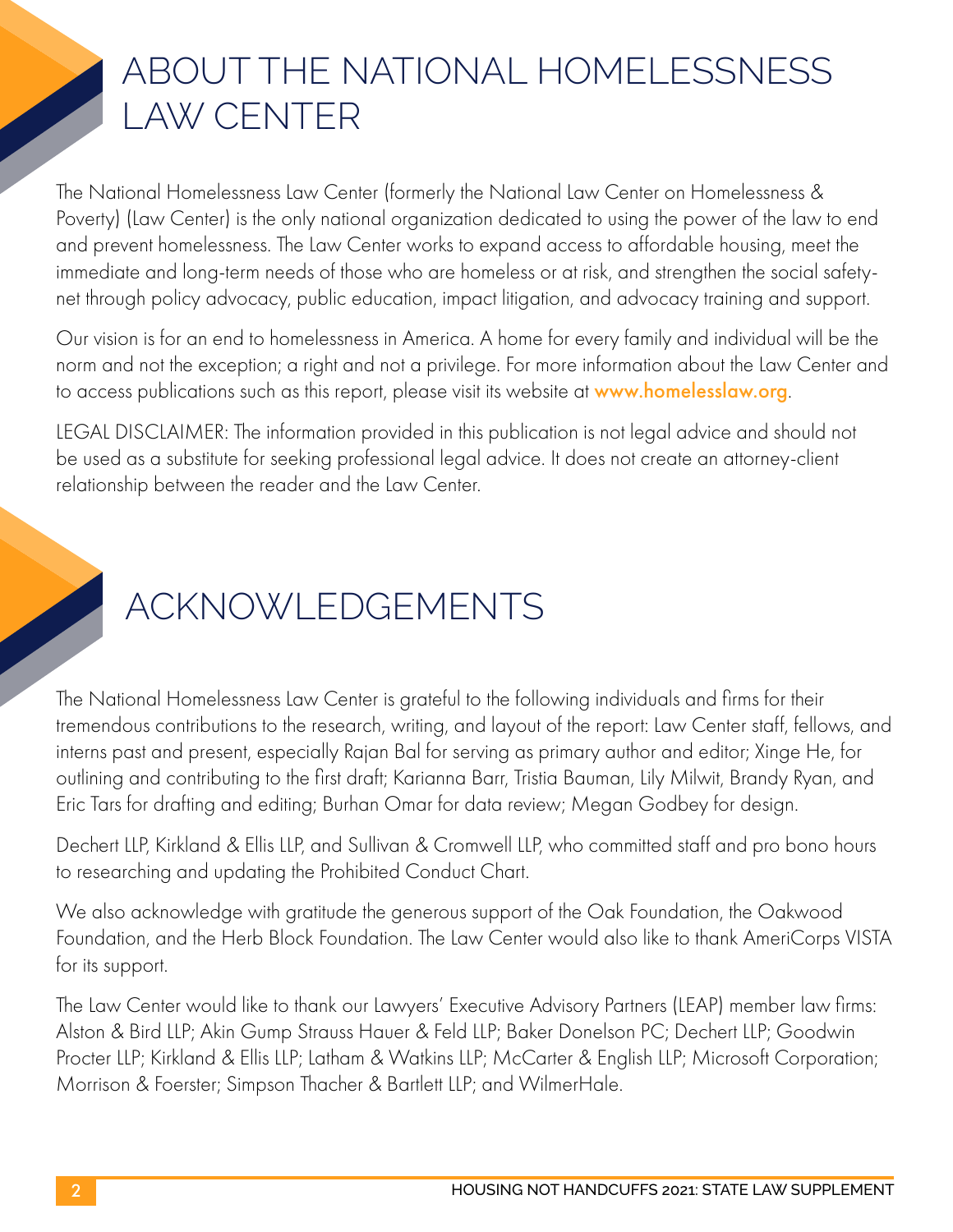### LAW CENTER BOARD OF DIRECTORS

Eric A. Bensky, *Chair* Murphy & McGonigle PC

Julia Jordan, *Vice-Chair* Sullivan & Cromwell LLP

Kirsten Johnson-Obey, *Secretary* NeighborWorks

> Robert C. Ryan, *Treasurer* American Red Cross

Paul F. Caron Microsoft Corporation

> Bruce J. Casino **Attorney**

Rajib Chanda Simpson, Thacher, & Bartlett LLP

Dwight Fettig Porterfield, Fettig & Sears, LLC

> Deborah Greenspan Blank Rome LLP

Georgia Kazakis Covington & Burling LLP

Pamela Malester Office for Civil Rights, U.S. Department of Health and Human Services (Retired)

> Edward R. McNicholas Ropes & Gray LLP

Matthew Murchison Latham & Watkins LLP

Jacqueline O'Garrow Bank of America (retired)

> G.W. Rolle Missio Dei Church

Jeffrey Simes Goodwin Procter LLP

Franklin Turner McCarter & English LLP

> Suzanne Turner Dechert, LLP

Robert Warren People for Fairness Coalition

Khadijah Williams Rocketship Public Schools

*\*Affiliations for identification purposes only*

### LAW CENTER STAFF

Tristia Bauman Senior Attorney

Antonia Fasanelli Executive Director

Janet Hostetler Senior Fellow

Carlton Martin Pro Bono Manager

Alex Matak Equal Justice Works Fellow

Lily Milwit Housing Not Handcuffs Campaign Manager

Anna Marie "Amie" Rodriguez Program Network & Events VISTA

> Brandy Ryan Staff Attorney

Deborah Shepard Operations Manager

Alexandra Taggart Data Integration VISTA

> Eric Tars Legal Director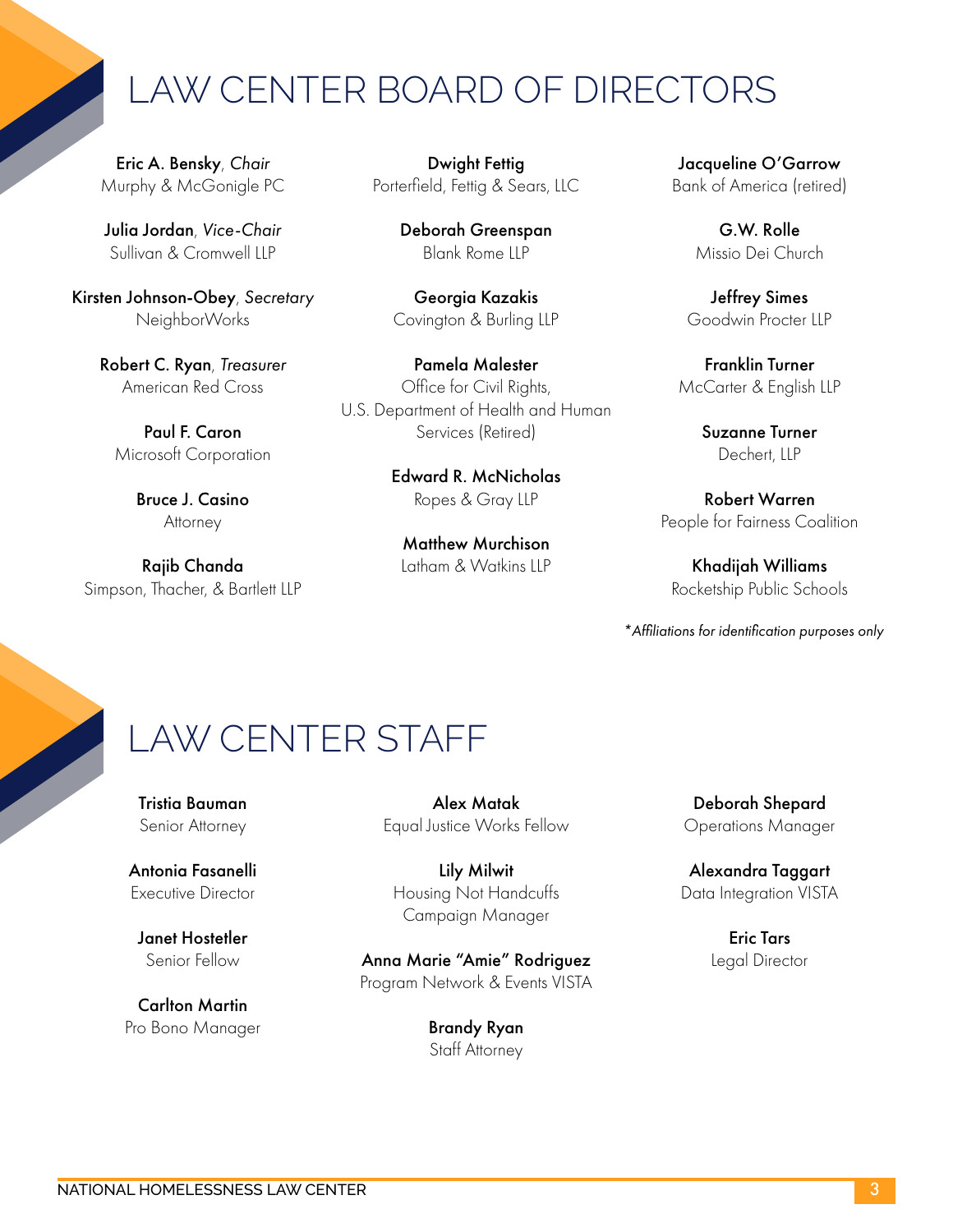# TABLE OF CONTENTS

| Appendix: Criminalization of Homelessness in State Law Across United States  17 |  |
|---------------------------------------------------------------------------------|--|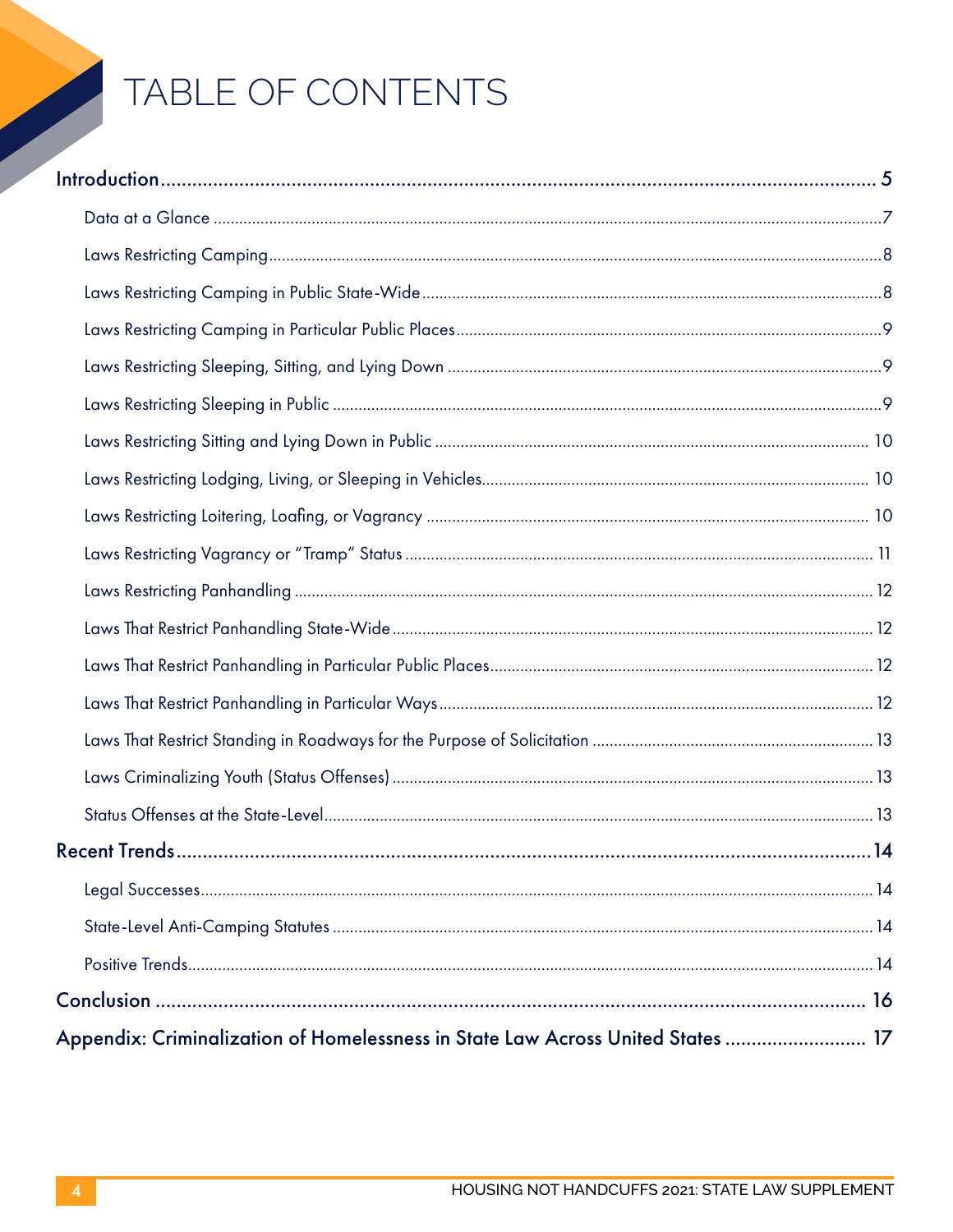## INTRODUCTION

Insheltered homelessness is a vast and growing national problem primarily caused by the dearth of available affordable housing, compounded by lack of adequate healthcare and other social safety nets, and exacerbated by cri dearth of available affordable housing, compounded by lack of adequate healthcare and other social safety nets, and exacerbated by criminal law enforcement policies. Due to structural racial discrimination in each of the above systems, Black, Indigenous, and other People of Color disproportionately experience homelessness and its collateral and inter-generational consequences. In recent years, commensurate with the increase in unsheltered homelessness, states and municipalities have increasingly enacted laws criminalizing activities engaged in largely by people experiencing homelessness and housing insecurity.

The economic consequences of the COVID-19 pandemic have already increased unsheltered homelessness, and it could explode even further if efforts to get emergency and long-term rental relief to impacted families do not arrive in time. Despite guidance from the Centers for Disease Control to halt the eviction of encampments during the pandemic unless non-congregate shelter (e.g., individual hotel rooms) can be provided for all encampment residents, $^{\rm l}$  and despite the availability of 100% reimbursement for such non-congregate shelter authorized by the Federal Emergency Management Agency,<sup>2</sup> many communities continue to pass and enforce laws to sweep encampments without providing adequate alternatives.

The Law Center issued its first report on criminalization 30 years ago, and since 2006 has tracked the growth of laws criminalizing homelessness in 187 urban and rural jurisdictions across the country. The Law Center reviewed the municipal codes and ordinances of these cities to identify laws that restricted or prohibited the behavior of people experiencing homelessness, including sleeping, sitting or lying down, and vehicle habitation. The Law Center found increases in the criminalization of homelessness in every measured category of prohibited conduct since it began tracking in 2006.

This brief report supplements our larger municipal research by summarizing the findings of this statelevel research. In our most recent report, Housing [Not Handcuffs 2019,](https://homelesslaw.org/wp-content/uploads/2019/12/HOUSING-NOT-HANDCUFFS-2019-FINAL.pdf) we discuss the legal and policy flaws associated with ordinances that criminalize homelessness and offer constructive alternative approaches to addressing homelessness. Additionally, we track status offense statutes that criminalize homeless youth for behaviors related to their age—like runaway, curfew, and truancy laws—and detail resources available for homeless youth in our report [Alone](https://homelesslaw.org/wp-content/uploads/2019/04/AWAH-report.pdf)  [Without A Home](https://homelesslaw.org/wp-content/uploads/2019/04/AWAH-report.pdf) (produced in conjunction with the National Network for Youth) and the [State Index on](https://www.youthstateindex.com/)  [Youth Homelessness](https://www.youthstateindex.com/) (produced in conjunction with True Colors United).

While identifying these trends at the local level, the Law Center recognized the lack of equivalent tracking at the state level. With the assistance of the law firm Dechert LLP, the Law Center researched the same categories of criminalizing laws covered in *Housing Not Handcuffs 2019* for each of the 50 U.S. states and the District of Columbia as of 2020. In doing so, we searched state codes for various key words and terms individually and in conjunction, such as "panhandling," "solicitation," "begging," and "camping." We did not include statutes that authorized municipalities to regulate behaviors but did not restrict the behaviors themselves. Additionally, we did not include statutes that prohibited requiring a minor to panhandle or solicit donations on someone's behalf. Finally, we recognize that some

<sup>1</sup> *See* Ctrs. For Disease Control & Prevention, Interim Guidance on People Experiencing Unsheltered Homelessness (updated Jul. 2021), https://www. cdc.gov/coronavirus/2019-ncov/community/homeless-shelters/unsheltered-homelessness.html.

<sup>2</sup> *See* Nat'l Low Income Housing Coalition, Confirmed: FEMA Change to 100% Reimbursement for Non-Congregate Shelter Applies Retroactively (2021), https://nlihc.org/resource/confirmed-fema-change-100-reimbursement-non-congregate-shelter-applies-retroactively.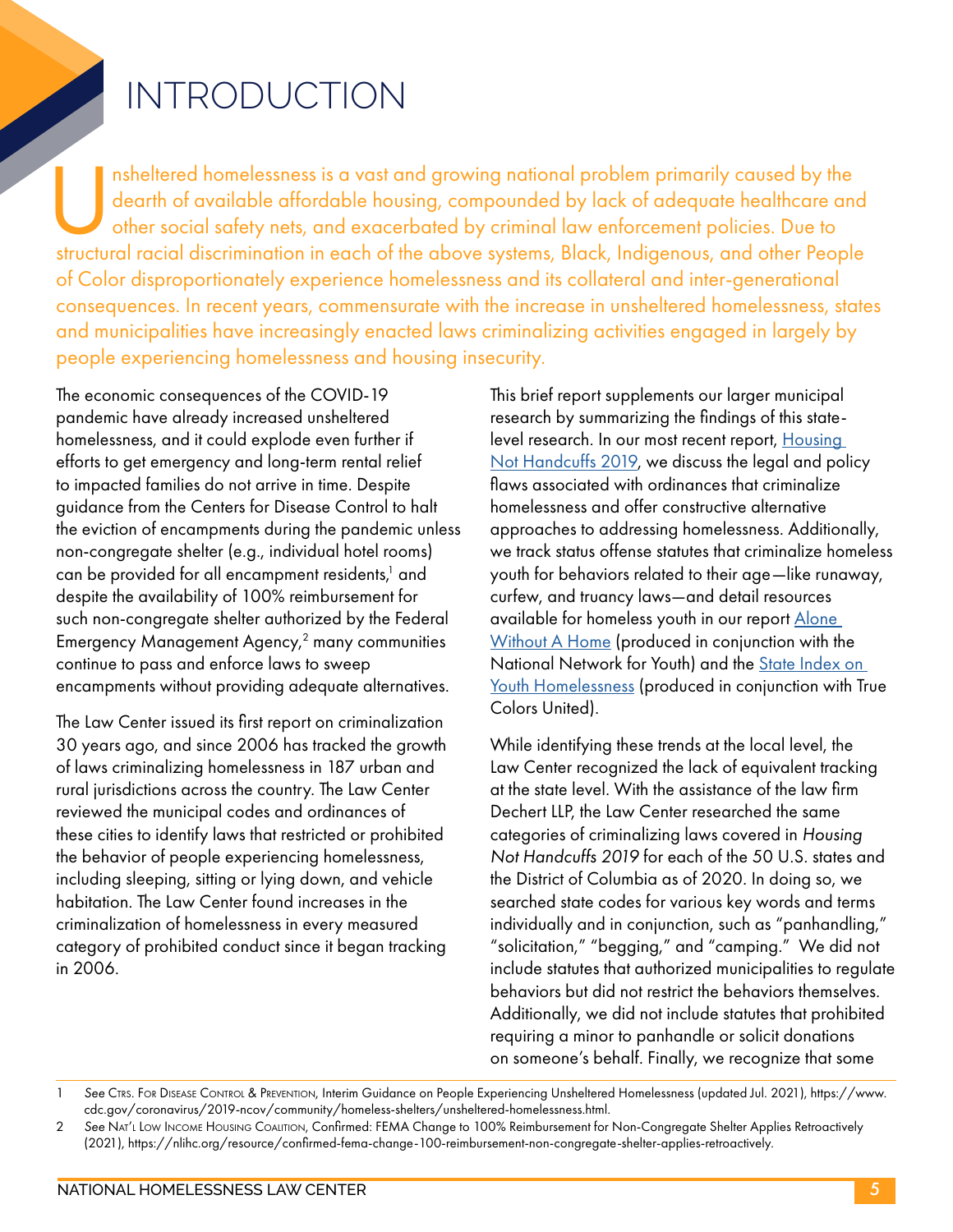statutes criminalizing homelessness are buried within other statutes—such as states that consider "begging" or "panhandling" to be a loitering violation. As there is no single way that states criminalize homelessness, this report is likely underinclusive.

We emphasize that the existence or non-existence of a state level statute may not reflect the lived experience of homeless individuals in enforcement. Notably, cities continue to enact local ordinances that criminalize homelessness even in states that already have state-wide statutes restricting the same behavior, but especially in the absence of state-wide statutes. Moreover, enforcement varies widely within states, and sometimes even varies within neighborhoods in the same jurisdiction. **The lack of a state-level statute should** *not* **be taken as an indication that homeless persons do not experience criminalization in that state.**

The Law Center intends to continue tracking the criminalization of homelessness at the state level. The Law Center encourages states to repeal statutes prohibiting or restricting conduct of people experiencing homelessness, as the criminalization of homelessness is cruel, ineffective, and fails to meet the needs of unhoused people.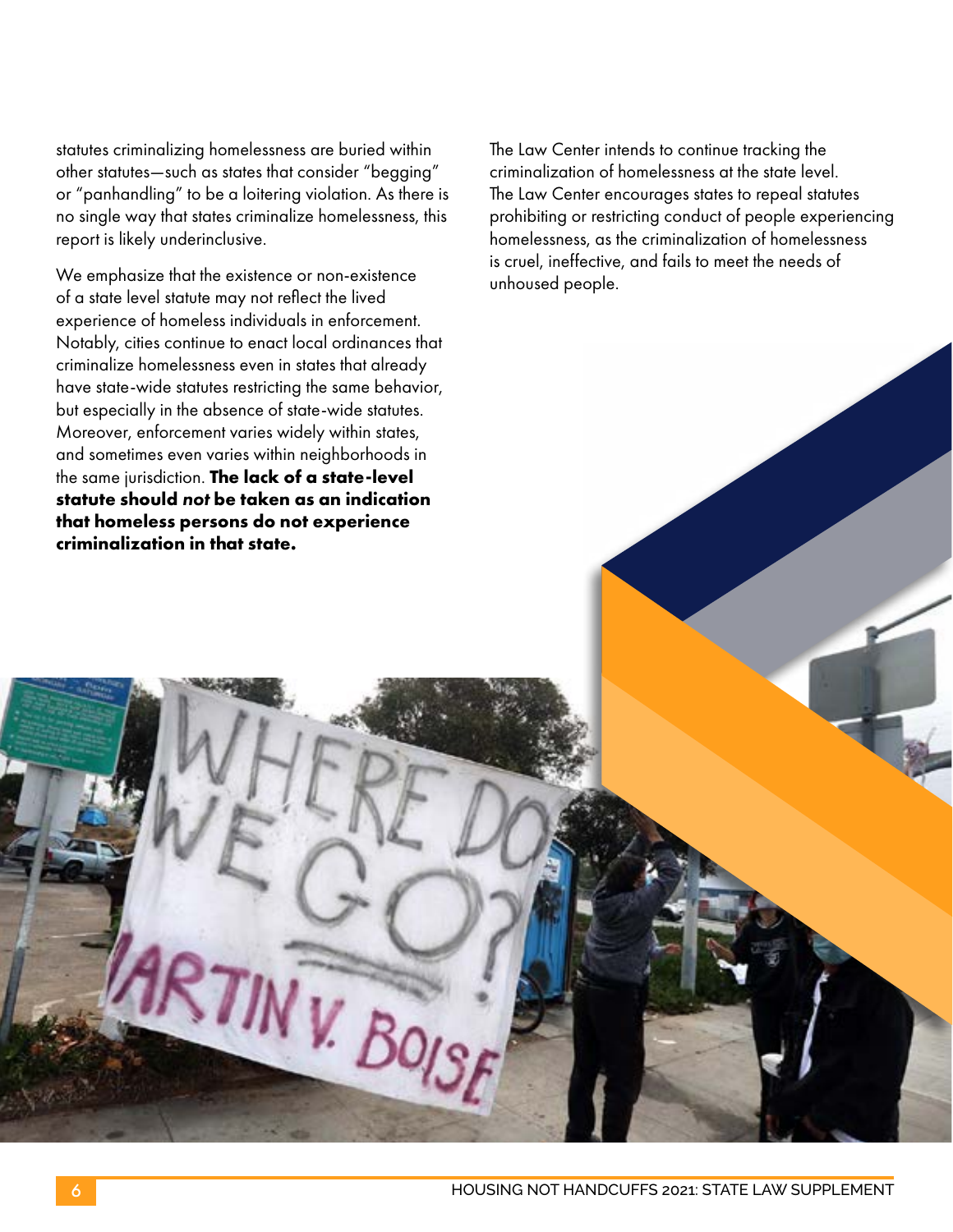# DATA AT A GLANCE

Almost every state, **48** in total, has at least one law restricting behaviors that prohibit or restrict conduct of people experiencing homelessness

**4 states** have laws restricting camping in public state-wide (California, Florida, New Hampshire, Texas)

**15 states** have laws restricting camping in particular public places (Alaska, Arizona, California, Colorado, Georgia, Illinois, Iowa, Nebraska, New Mexico, South Carolina, South Dakota, Tennessee, Texas, West Virginia, and Wisconsin)

**1 state** has a law restricting sleeping in public state-wide (New Hampshire)

**→ 3 states** have laws restricting sleeping in particular public places (Mississippi and South Carolina)

**6 states** have laws restricting sitting and lying down in particular public places (California, Connecticut, Delaware, Hawaii, Maine, and North Carolina)

**4 states** have laws restricting lodging, living, or sleeping in vehicles (Hawaii, Oklahoma, South Carolina, South Dakota)

**16 states** have laws restricting loitering, loafing, and vagrancy state-wide (Alabama, Arizona, Arkansas, Delaware, Florida, Georgia, Iowa, Kentucky, Maryland, Massachusetts, Michigan, New Hampshire, New York, Ohio, Utah, and Wisconsin)

**24 states** have laws restricting loitering, loafing, and vagrancy in particular public places (Alabama, Arizona, Arkansas, California, Connecticut, Delaware, Georgia, Iowa, Kansas, Kentucky, Louisiana, Maine, Massachusetts, Nebraska, Nevada, New Jersey, New York, North Carolina, Pennsylvania, Rhode Island, South Carolina, Tennessee, Texas, and Virginia)

- **6 states** have laws restricting panhandling in public state-wide (Alabama, Arkansas, California, Delaware, Hawaii, and Massachusetts)
- **124 states** have laws restricting panhandling in particular public places (Alabama, Arizona, Arkansas, District of Columbia, Georgia, Florida, Idaho, Illinois, Indiana, Kansas, Kentucky, Massachusetts, Minnesota, Mississippi, Montana, New Hampshire, New Jersey, North Carolina, North Dakota, Oklahoma, Pennsylvania, South Carolina, Texas, and Vermont)
- **7 states** have laws restricting panhandling in particular ways (Alabama, Arizona, District of Columbia, Indiana, New Jersey, North Carolina, and Tennessee)
- **→ 36 states** have laws restricting pedestrians from standing in roadways (Alabama, Arizona, Arkansas, California, Colorado, Connecticut, Florida, Georgia, Illinois, Indiana, Iowa, Kansas, Kentucky, Louisiana, Maine, Maryland, Minnesota, Mississippi, Montana, Nebraska, New Hampshire, New Jersey, New Mexico, North Carolina, North Dakota, Oklahoma, Pennsylvania, Rhode Island, South Carolina, Tennessee, Texas, Vermont, Virginia, Washington, West Virginia, and Wisconsin)

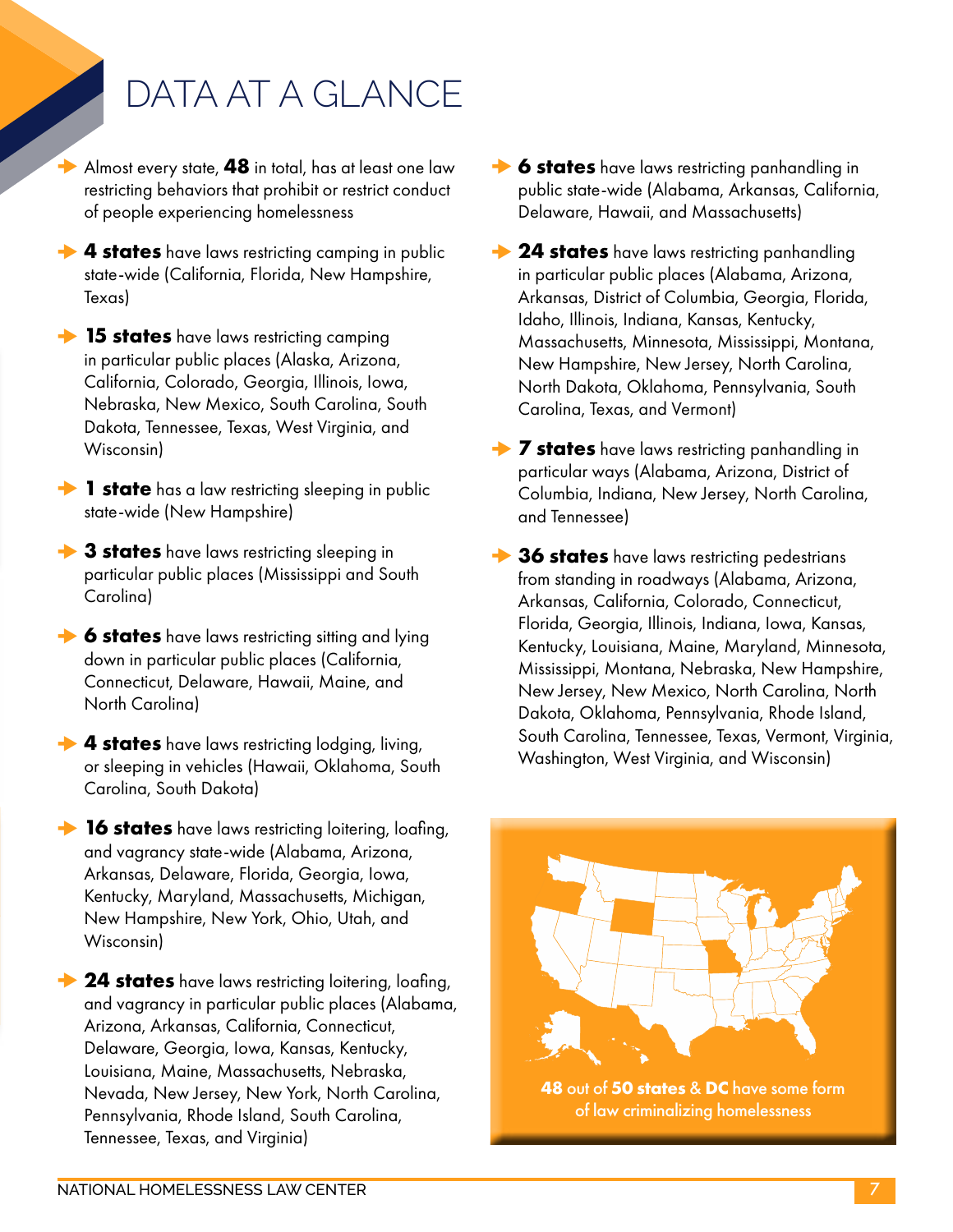### STATE LAWS CRIMINALIZING HOMELESSNESS

#### Laws Restricting Camping

Unfortunately, many states maintain statutes restricting a person's ability to shelter themselves or "camp" in public, despite a lack of sufficient affordable housing and an over-reliance on restrictive congregate shelter facilities to meet the needs of people experiencing homelessness in the state. Camping bans take various forms, but frequently restrict a broad range of activities, including erecting any sort of tent, possessing "camping paraphernalia," such as sleeping bags or even a blanket, or simply sleeping in particular places.

Camping bans are frequently enforced as an excuse to conduct sweeps of homeless encampments. These sweeps can result in arrests and the destruction of a person's personal property, including IDs and personal documents, medicine and medical devices, and other crucial items.3 Enforcement of a camping ban does not suddenly result in a person experiencing homelessness having a place to live. Instead, it unnecessarily displaces a person experiencing homelessness to another public place, where they might find themselves at risk of subsequent enforcement.



#### Laws Restricting Camping in Public State-Wide

Currently, four states possess a blanket state-wide camping ban.4 In Florida, an ambiguous camping ban is couched within a state nuisance statute. Anyone who "erects, establishes, continues, maintains, owns, or leases" a "building, booth, **tent**, or place that tends to **annoy** [emphasis added] the community or injure the health of the community" is "deemed to be maintaining a nuisance."5 The tent itself is also considered a nuisance.6 This statute authorizes the inconsistent and disproportionate declaration that tents owned by people experiencing homelessness are a nuisance based on the subjective criteria.

In New Hampshire, it is prohibited to "pitch a tent or place or erect any other camping device or sleep on the ground within the public right-of-way or on public property unless permission is received from the governing board of the governmental authority having jurisdiction over such public right-of-way or property."7 This statute essentially prohibits any acts of sleeping or camping on public property across the entire state of New Hampshire.

In California, anyone "who lodges in any building, structure, vehicle, or place, whether public or private, without the permission of the owner or person entitled to the possession or in control of it" is guilty of disorderly conduct. California relies on this statute to enforce statewide camping restrictions.<sup>8</sup>

Additionally, Texas proposed and passed a statewide camping bill during the 2021 legislative session, which became effective on September 1, 2021.<sup>9</sup> This bill criminalizes a person for camping in a public place state-wide. This law further states that "a local entity

4 California, Florida, New Hampshire, Texas. *See* Appendix.

6 *Id.*

9 Tex. H.B. 1925, 87th Leg. (2021), https://legiscan.com/TX/text/HB1925/2021.

<sup>3</sup> *See* Nat'l Homelessness L. Ctr., Housing Not Handcuffs 2019: Ending the Criminalization of Homelessness in U.S. Cities 38 (2019), http:// homelesslaw.org/wp-content/uploads/2019/12/HOUSING-NOT-HANDCUFFS-2019-FINAL.pdf.

<sup>5</sup> Fla. Stat. § 823.05, (2020), http://www.leg.state.fl.us/Statutes/index.cfm?App\_mode=Display\_Statute&URL=0800-0899/0823/ Sections/0823.05.html.

<sup>7</sup> N.H. Rev. Stat. § 236:58 (2020), https://law.justia.com/codes/new-hampshire/2020/title-xx/title-236/section-236-58/.

<sup>8</sup> Cal. Penal Code § 647(e), https://leginfo.legislature.ca.gov/faces/codes\_displaySection.xhtml?sectionNum=647.&lawCode=PEN.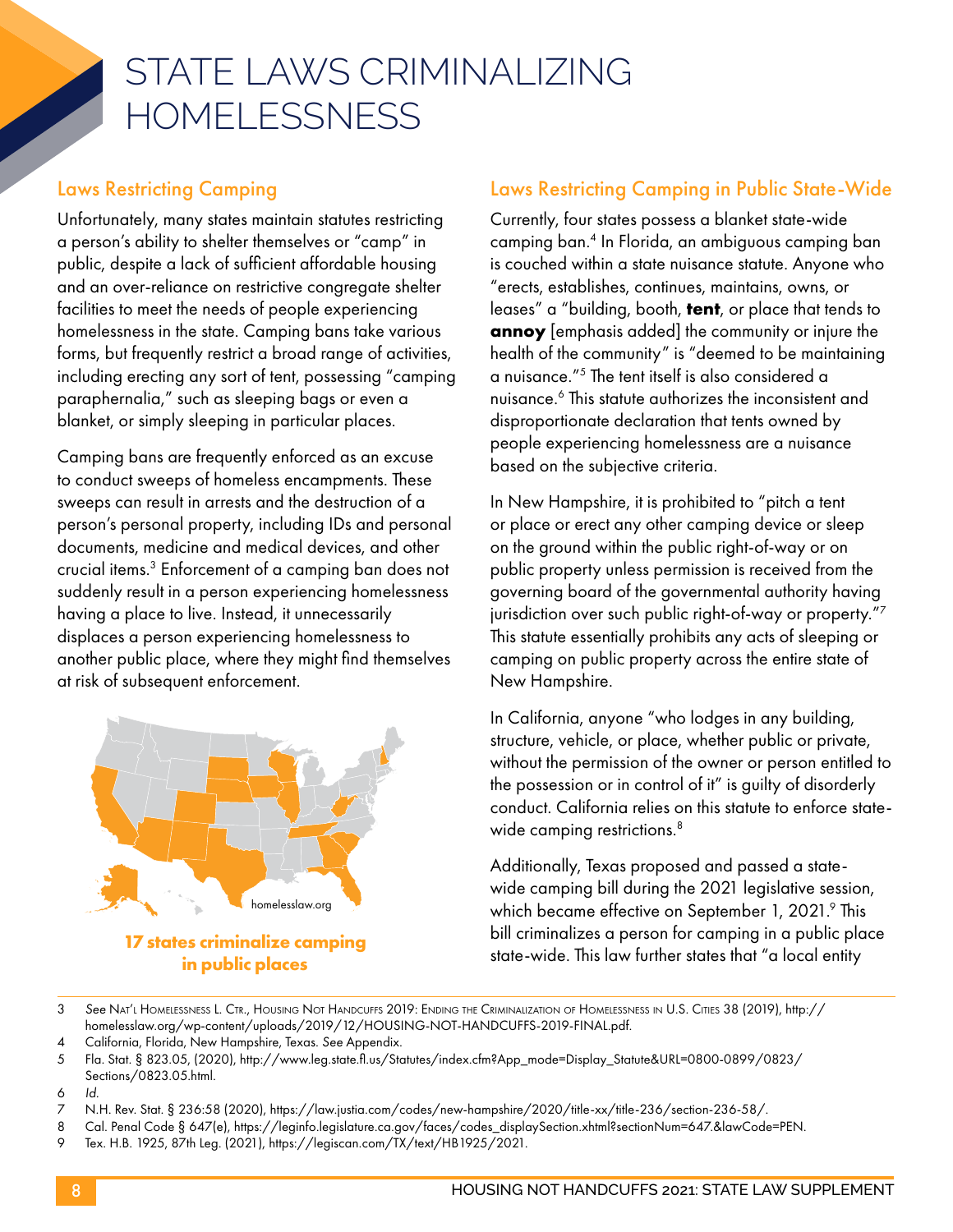may not adopt or enforce a policy under which an entity prohibits or discourages enforcement of any public camping ban."10 A local entity that seeks to address homelessness in Texas without enforcing a criminal camping ban risks loss of state funding and support.<sup>11</sup>

#### Laws Restricting Camping in Particular Public Places

Fifteen states<sup>12</sup> possess statutes that restrict camping in specific public places. These statutes have varying restrictions and punishments. For example, a New Mexico statute prohibits camping within 300 yards of a "manmade water hole, a water well or a watering tank used by wildlife or domestic stock."13 People found in violation of this statute are guilty of a misdemeanor and subject to a fine. However, people found in violation of a Tennessee statute restricting camping are subject to a Class E *felony*. 14 It is currently a felony in Tennessee to erect or maintain a tent or furniture, store personal belongings, cook, or sleep on state property not designated for camping between 10:00PM and 7:00AM.15

These camping bans may run afoul of the Ninth Circuit's decision in *Martin v. Boise*. In *Martin v. Boise*, the Ninth Circuit Court of Appeals found it unconstitutional to punish a person experiencing homelessness for sleeping outside in the absence of adequate alternatives.<sup>16</sup> The Court held that "as long as there is no option of sleeping indoors, the government cannot criminalize indigent, homeless people for sleeping outdoors, on public property, on the false premise they had a choice in the matter."17 Alaska and Arizona maintain camping restrictions despite being under the Ninth Circuit's jurisdiction and subject to *Martin*.

#### Laws Restricting Sleeping, Sitting, and Lying Down

Laws restricting sleeping, sitting, and lying down specifically criminalize a person for exercising their biological need to rest. Someone who is exhausted will eventually fall asleep. Someone weary from standing will eventually sit down. For an unhoused person, despite herculean efforts to resist these biologically unavoidable necessities, this rest often occurs outdoors and on public property. Unfortunately, these behaviors can be targeted and prohibited by statute—locally and at the state level. These statutes further alienate unhoused people and punish them for behaviors they cannot control because their housing status forces these behaviors to occur outdoors.

#### Laws Restricting Sleeping in Public

New Hampshire has the broadest state-wide sleeping ban in the country as it prohibits sleeping in public in its entirety.<sup>18</sup> In the same statute that restricts camping state-wide, New Hampshire prohibits someone from sleeping on the ground on public property.<sup>19</sup> A person experiencing homelessness in New Hampshire can find themselves liable under the statute for the simple act of sleeping on the ground in a public place.

Three states prohibit sleeping in particular public places. Idaho, Mississippi, and South Carolina prohibit sleeping in or around their respective capitol buildings.20 For example, in Mississippi, a person who occupies any part of the Jackson capitol building as a "lodging or sleeping-room" is guilty of a misdemeanor subject to a fine and up to  $30$ -day imprisonment in the county jail.<sup>21</sup>

- 12 Alaska, Arizona, California, Colorado, Georgia, Illinois, Iowa, Nebraska, New Mexico, South Carolina, South Dakota, Tennessee, Texas, West Virginia, and Wisconsin. *See* Appendix.
- 13 N.M. Stat. § 72-1-8 (1996), https://law.justia.com/codes/new-mexico/2011/chapter72/article1/section72-1-8/.
- 14 T.C.A. § 39-14-414 (2020), https://codes.findlaw.com/tn/title-39-criminal-offenses/tn-code-sect-39-14-414.html.
- 15 *Id.*

18 N.H. Rev. Stat. § 236:58 (2020), https://law.justia.com/codes/new-hampshire/2020/title-xx/title-236/section-236-58/.

- 20 Idaho Code Ann. § 67-1613 (2021), https://legislature.idaho.gov/statutesrules/idstat/title67/t67ch16/sect67-1613/; Miss. Code. Ann. § 97-7-7 (2021), https://casetext.com/statute/mississippi-code-1972/title-97-crimes/chapter-7-crimes-against-sovereignty-or-administration-ofgovernment/section-97-7-7-capitol-building-not-to-be-used-for-sleeping-rooms. *See* Appendix.
- 21 *See* Miss. Code. Ann. § 97-7-7 (2021), https://casetext.com/statute/mississippi-code-1972/title-97-crimes/chapter-7-crimes-against-sovereigntyor-administration-of-government/section-97-7-7-capitol-building-not-to-be-used-for-sleeping-rooms.

<sup>10</sup> *Id.*

<sup>11</sup> *Id.*

<sup>16</sup> Homeless Persons Cannot Be Punished for Sleeping in Absence of Alternatives, 9th Circuit Decision Establishes, NAT'L HOMELESSNESS L. CTR. (2019), https://homelesslaw.org/homeless-persons-cannot-be-punished-for-sleeping-in-absence-of-alternatives-9th-circuit-decision-establishes/. 17 *Id.*

<sup>19</sup> *See Id.*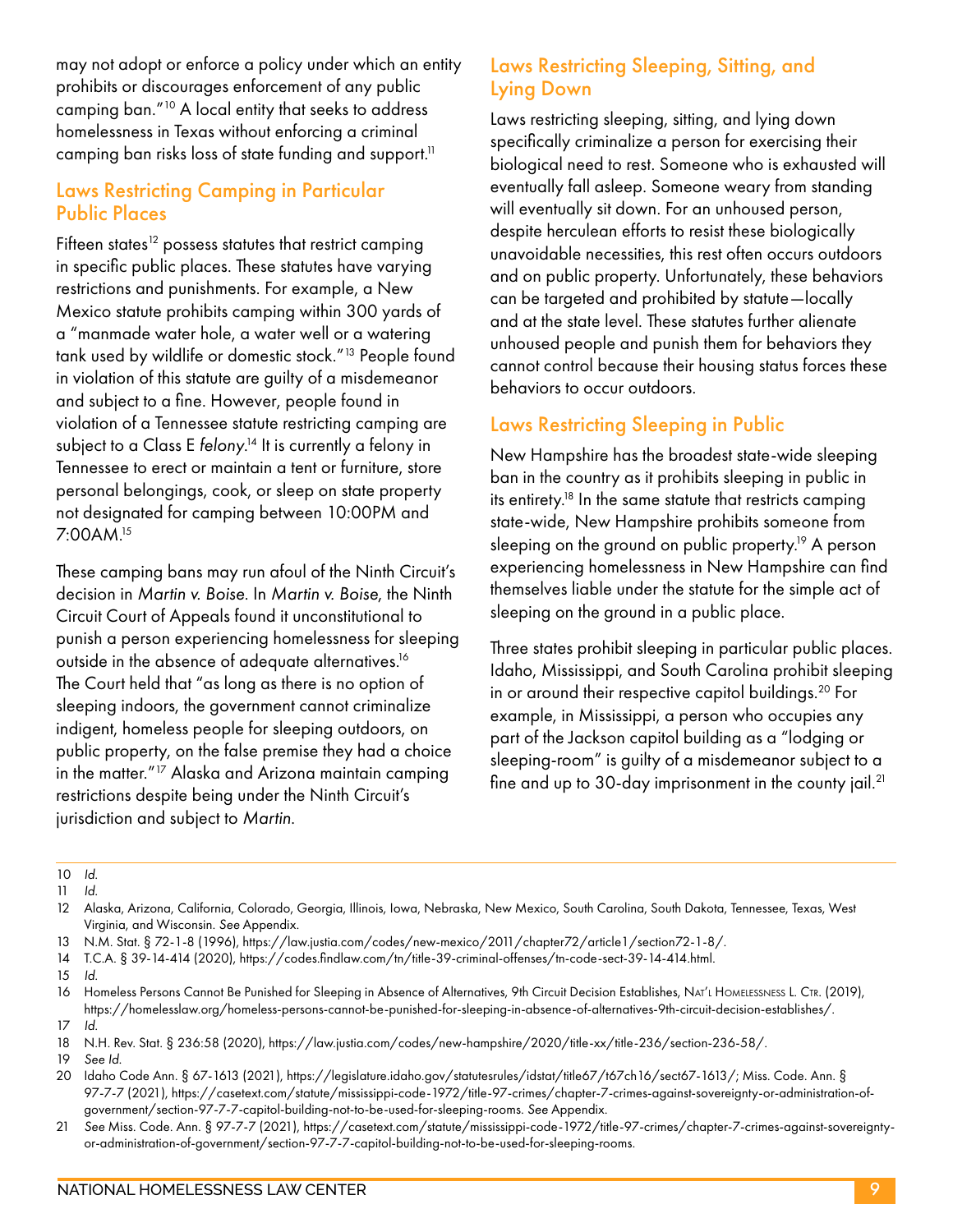#### Laws Restricting Sitting and Lying Down in Public

Six states have laws restricting sitting and lying down in particular public places.<sup>22</sup> For example, in North Carolina, a person cannot "willfully stand, sit or lie upon the highway or street in such a manner as to impede the regular flow of traffic."23 In Delaware, a person who "stands, sits idling or loiters upon any pavement, sidewalk or crosswalk, or stands or sits in a group or congregates with others on any pavement, sidewalk, crosswalk, or doorstep, in any street or way open to the public in this State" can be found guilty of loitering.<sup>24</sup>

#### Laws Restricting Lodging, Living, or Sleeping in Vehicles

Unhoused people often resort to sleeping or living in their vehicles instead of on the streets. Vehicles can offer necessary privacy and security, a place to keep families together, as well as a place to store one's belongings. Nevertheless, states restrict utilizing this otherwise life-saving form of shelter. Restrictions on lodging or sleeping in vehicles are often disguised as traffic or parking violations though they are disproportionately enforced against people experiencing homelessness. Enforcement of these statutes can lead to vehicles being towed, arrests, incarceration, and fines.

The Ninth Circuit specifically considered whether a Los Angeles ordinance that prohibited using a vehicle as "living quarters either overnight, day-byday, or otherwise" was unconstitutionally vague in violation of the Due Process Clause of the Fourteenth Amendment. In *Desertrain v. City of Los Angeles*, homeless plaintiffs found in violation of the vehicle habitation ordinance sued the City of Los Angeles and argued that the ordinance was unconstitutionally vague and "criminalize[d] otherwise innocent behavior with insufficient notice as to what constitutes a violation of the law."25 Additionally, the plaintiffs argued that the ordinance was "totally devoid of any standards or

guidelines to limit police discretion in enforcing a vague law," such as by not listing items that would make it apparent a vehicle was being used as living quarters.<sup>26</sup>

The Ninth Circuit found that the statute was unconstitutionally vague because it failed to clearly distinguish between innocent and criminal conduct and because it promoted arbitrary enforcement especially against people experiencing homelessness.27 More recently, in *Bloom v. City of San Diego,* the United States District Court for the Southern District of California granted a motion to enjoin enforcement of a the City of San Diego's Vehicle Habitation Ordinance relying on *Desertrain*. 28 The city revised its ordinance and litigation is ongoing.

Four states maintain ordinances restricting lodging, living, or sleeping in vehicles.29 In Hawaii, it is unlawful to use any vehicle that is parked on any public property in the state "for purposes of human habitation" between 6 PM and 6 AM.30 This includes any use of the vehicle as a sleeping place, regardless of the availability of adequate alternatives available and despite Hawaii being subject to the Ninth Circuit's holding in *Martin v. Boise* and *Desertrain v. City of Los Angeles.*

Oklahoma's statute, like many others that criminalize people experiencing homelessness, is written vaguely. In Oklahoma, it is "unlawful for any persons to loiter in or upon any automobile or motor vehicle." This language is similar to the ordinance found unconstitutionally vague in *Desertrain*.

#### Laws Restricting Loitering, Loafing, or Vagrancy

Many states have ordinances that prohibit loitering and loafing. These laws often originated as part of Jim Crow codes and were intended to be selectively enforced against Black persons to force them to either accept employment at unreasonable terms or be arrested and sentenced to forced labor.<sup>31</sup> The terms "loitering"

<sup>22</sup> California, Connecticut, Delaware, Hawaii, Maine, North Carolina. *See* Appendix.

<sup>23</sup> N.C.G.S. § 20-174.1, https://www.ncleg.net/EnactedLegislation/Statutes/PDF/BySection/Chapter\_20/GS\_20-174.1.pdf.

<sup>24</sup> *See* 11 DE Code § 1321 (2019), https://law.justia.com/codes/delaware/2019/title-11/chapter-5/subchapter-vii/section-1321/.

<sup>25</sup> *Desertrain v. City of Los Angeles*, 754 F.3d 1147, 1153 (9th Cir. 2014).

<sup>26</sup> *See id.* at 1154.

<sup>27</sup> *See id.* at 1157.

<sup>28</sup> Order Granting in Part and Denying in Part Plaintiffs' Motion for Preliminary Injunction, *Bloom v. City of San Diego*, Case No.: 17-cv-2324-AJB-NLS (S.D. Cal. 2018).

<sup>29</sup> Hawaii, Oklahoma, South Carolina, and South Dakota. *See* Appendix.

<sup>30</sup> HRS § 291C-112, https://www.capitol.hawaii.gov/hrscurrent/Vol05\_Ch0261-0319/HRS0291C/HRS\_0291C-0112.htm

<sup>31</sup> *See, e.g.,* Javier Ortiz et al., The Wrong Side of History: A comparison of Modern and Historical Criminalization laws, 17 (2015).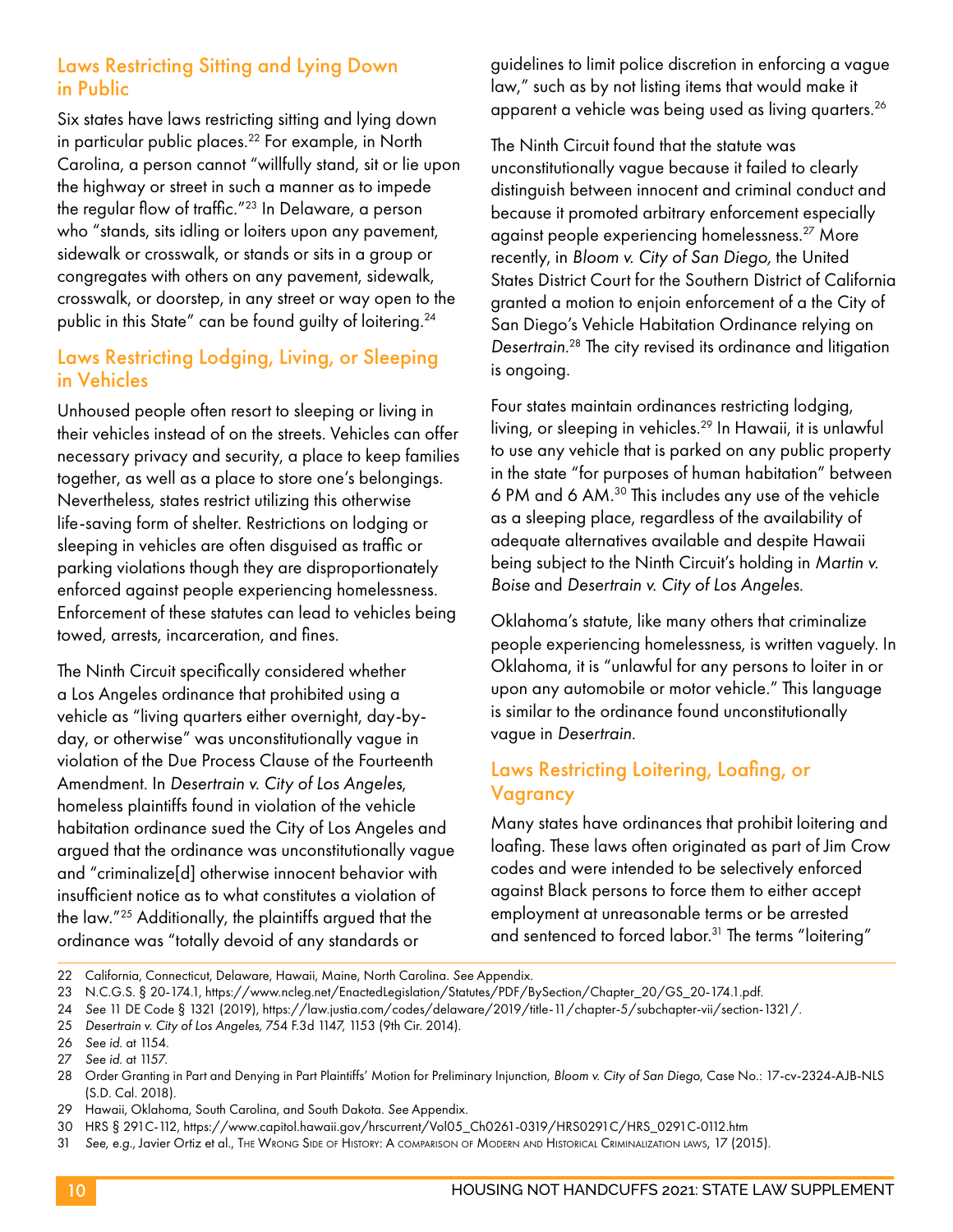and "loafing" are deliberately vague. Behaviors that constitute loitering and loafing in one state (or for one group of persons) might not be considered as such in another. Police are often given significant discretion to determine what behaviors are loitering. Because of this discretion, loitering laws are often disproportionately enforced against people experiencing homelessness and can be used to exclude visibly poor and homeless people from public places.

Our research found that sixteen states have laws restricting loitering, loafing, or vagrancy state-wide, 32 and twenty-four states have that restrict these behaviors in particular public places.<sup>33</sup> These statutes criminalize different behaviors and are subject to different penalties. Many of these restrictions overlap with other behaviors related to homelessness. For example, in Alabama, a person who "loiters, remains, or wanders about in a public place for the purpose of begging" has committed "the crime of loitering" in the state.<sup>34</sup> This statute essentially designates panhandling as a loitering offense. In Maryland, staying in a public building or on public grounds during regularly closed hours constitutes loitering.35 Though it does not specifically say "camping," this loitering statute essentially prohibits camping.



**loafing, or vagrancy**

Some loitering statutes are particularly vague. For example, in Florida and Georgia, a person commits the crime of loitering if they are "in a place at a time or in a manner not usual for law abiding individuals that warrant a justifiable and reasonable alarm or immediate concern for the safety of persons or property in the vicinity."36 A police officer in the state is authorized to evaluate what is considered "not usual for law abiding individuals." This language can be used to distinguish and further separate people experiencing homelessness from "law abiding individuals" in the states.

#### Laws Restricting Vagrancy or "Tramp" Status

Astonishingly, some states even criminalize "vagrancy" or being a "tramp." In Wisconsin, any "person, with the physical ability to work, who is without lawful means of support and does not seek employment" is considered a "vagrant."37 Anyone found to be a vagrant is guilty of a Class C misdemeanor in a state. Under this statute, *it is illegal to be unemployed and not actively seeking work in Wisconsin.* Though many people experiencing homelessness are employed, it is likely this law will only be enforced against unemployed persons who are also homeless.

In Massachusetts, a person who "roves about from place to place begging, or living without visible means of support, shall be deemed a tramp."38 The statute specifically considers "an act of begging or soliciting alms, whether of money, food, lodging or clothing, by a person having no residence in the town within which the act is committed" as prima facie evidence that a person is a tramp.39 As people experiencing unsheltered homelessness likely lack a residence in the town which they need to seek charity to survive, they are prime targets to be swept up in this statute.

<sup>32</sup> Alabama, Arizona, Arkansas, Delaware, Florida, Georgia, Iowa, Kentucky, Maryland, Massachusetts, Michigan, New Hampshire, New York, Ohio, Utah, and Wisconsin. *See* Appendix.

<sup>33</sup> Alabama, Arizona, Arkansas, California, Connecticut, Delaware, Georgia, Iowa, Kansas, Kentucky, Louisiana, Maine, Massachusetts, Nebraska, Nevada, New Jersey, New York, North Carolina, Pennsylvania, Rhode Island, South Carolina, Tennessee, Texas, and Virginia. *See* Appendix.

<sup>34</sup> Ala. Code § 13A-11-9 (2021), https://casetext.com/statute/code-of-alabama/title-13a-criminal-code/chapter-11-offenses-against-public-orderand-safety/article-1-offenses-against-public-order-and-decency/section-13a-11-9-loitering.

<sup>35</sup> Md. Crim Law Code. § 6-409 (2019), https://law.justia.com/codes/maryland/2019/criminal-law/title-6/subtitle-4/sect-6-409/.

<sup>36</sup> Fla. Stat. § 856.021 (2018), https://www.flsenate.gov/Laws/Statutes/2018/856.021; Ga. Code. Ann. § 16-11-36 (2019), https://law.justia.com/ codes/georgia/2019/title-16/chapter-11/article-2/section-16-11-36/.

<sup>37</sup> Wis. Stat. § 947.02 (2019), https://law.justia.com/codes/wisconsin/2019/chapter-947/section-947-02/.

<sup>38</sup> Mass. Gen. Laws. ch. 272 § 63, https://malegislature.gov/Laws/GeneralLaws/PartIV/TitleI/Chapter272/Section63.

<sup>39</sup> *Id.*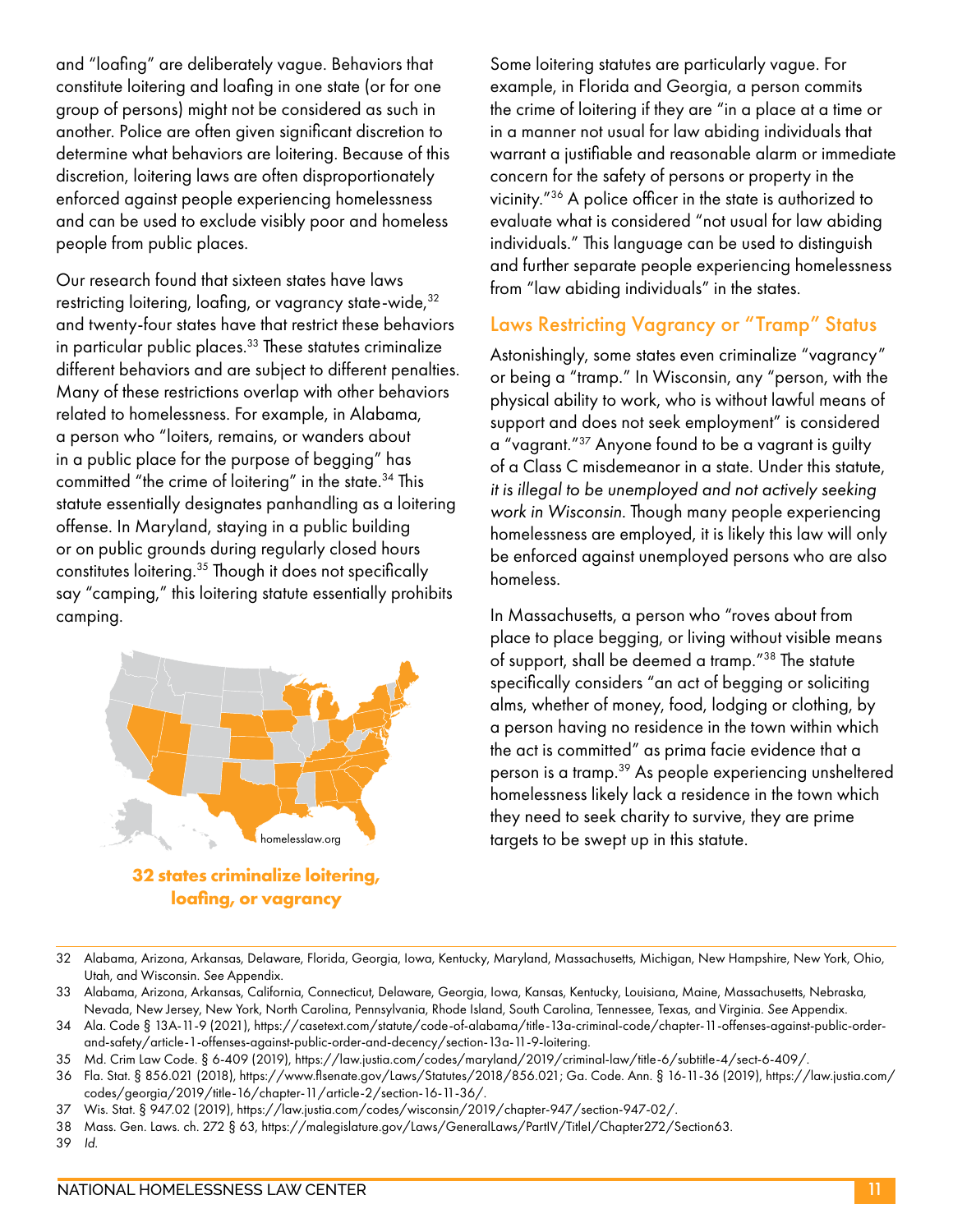Every panhandling ordinance challenged in court since 2015 has been struck down or repealed.

#### Laws Restricting Panhandling

People experiencing homelessness might need to ask for charity to purchase food, medication, or other necessities. Significant economic uncertainty because of the COVID-19 pandemic may have increased this need further. Panhandling restrictions can prohibit specific forms of solicitation, or could be construed as a restriction on when, where, and how a person can seek charity.

These laws raise significant First Amendment consequences as they actively restrict a type of protected speech. Just as the First Amendment prohibits infringing one's right to speak about religion, education, sports, or politics, so too does it prohibit infringing one's right to request charity. Courts use the most stringent standard – strict scrutiny – to review such restrictions. $40$ Since the landmark Supreme Court ruling in *Reed v. Gilbert*<sup>41</sup> in 2015, **every panhandling ordinance challenged in court has been struck down.42**

#### Laws That Restrict Panhandling State-Wide

Six states have laws that restrict panhandling across the state.43 For example, the Arkansas statute prohibits panhandling by considering a person who "lingers or remains in a public place or on the premises of another for the purpose of begging" to be guilty of loitering state-wide.<sup>44</sup> Similarly, the Alabama loitering statute criminalizes a person who "loiters, remains, or wanders about in a public place for the purpose of begging."45 These statutes prohibit a wide variety of behaviors, but all notably infringe on a person's ability to ask for help.

#### Laws That Restrict Panhandling in Particular Public Places

Twenty-four states restrict panhandling in particular public places.46 Instead of considering panhandling to be an offense in and of itself, these statutes restrict where a person can seek charity. For example, Idaho prohibits a person from standing on any highway "for the purpose of soliciting employment, business or contributions from the occupant of any vehicle."47 New Jersey on the other hand restricts panhandling on or in "air, bus or marine terminals operated by [the Port of New York Authority] within the territorial limits of the State of New Jersey."48

#### Laws That Restrict Panhandling in Particular Ways

Seven states regulate the way people can panhandle.<sup>49</sup> These are often called "malicious" or "aggressive" panhandling bans. In Tennessee, a person commits "aggressive panhandling" in various ways, including "intentionally touching the person being solicited without the person's consent" or "by making any statement, gesture, or other communication that would cause a reasonable person to feel fear of personal harm for

40 *See, e.g.*, *Reed*, 576 U.S. at 163 (holding that content-based laws only survive strict scrutiny if "the government proves that they are narrowly tailored to serve a compelling state interest").

- 43 Alabama, Arkansas, California, Delaware, Hawaii, and Massachusetts. *See* Appendix.
- 44 Ark. Code. § 5-71-213 (2019), https://law.justia.com/codes/arkansas/2019/title-5/subtitle-6/chapter-71/subchapter-2/section-5-71-213/.
- 45 Ala. Code. § 13A-11-9 (2021), https://casetext.com/statute/code-of-alabama/title-13a-criminal-code/chapter-11-offenses-against-public-orderand-safety/article-1-offenses-against-public-order-and-decency/section-13a-11-9-loitering.
- 46 Alabama, Arizona, Arkansas, District of Columbia, Georgia, Florida, Idaho, Illinois, Indiana, Kansas, Kentucky, Massachusetts, Minnesota, Mississippi, Montana, New Hampshire, New Jersey, North Carolina, North Dakota, Oklahoma, Pennsylvania, South Carolina, Texas, and Vermont. *See* Appendix.
- 47 Idaho Code Ann. § 49-709, https://legislature.idaho.gov/statutesrules/idstat/title49/t49ch7/sect49-709/.
- 48 N.J. Rev. Stat. § 32:1-146.6 (2020), https://law.justia.com/codes/new-jersey/2020/title-32/section-32-1-146-6/.
- 49 Alabama, Arizona, District of Columbia, Indiana, New Jersey, North Carolina, and Tennessee. *See* Appendix.

<sup>41</sup> *See id.*

<sup>42</sup> *See*, *e.g.*, *Cutting* v. *City of Portland*, 802 F.3d 79 (1st Cir. 2015); *McLaughlin* v. *City of Lowell*, 140 F. Supp. 3d 177 (D. Mass. 2015); *Thayer* v. *City of Worcester*, 144 F. Supp. 3d 218 (D. Mass. 2015); *McCraw v. City of Oklahoma City*, No. 19-6008, 2020 U.S. App. LEXIS 27710 (10th Cir. Aug. 31, 2020) ; *Rodgers* v. *Bryant*, 942 F.3d 451 (8th Cir. 2019); *Brown* v. *Government of District of Columbia*, 390 F. Supp. 3d 114 (D.D.C. 2019); *Blitch* v. *City of Slidell*, 260 F. Supp. 3d 656 (E.D. LA 2017); *Champion* v. *Commonwealth*, 520 S.W.3d 331 (Ky. 2017); *Petrello* v. *City of Manchester*, No. 16-cv-008-LM, 2017 U.S. Dist. LEXIS 144793 (D.N.H. Sept. 7, 2017); *City of Lakewood* v. *Willis*, 186 Wash. 2d 210 (Wash. 2016); *Browne* v. *City of Grand Junction Colo*., 136 F. Supp. 3d 1276 (D. Colo. 2015); *see also* Little, et al., *Nowhere to Go: In many cities, it's illegal to beg for food or money*, CSN Homelessness (July 29, 2020), https://homeless.cnsmaryland.org/2020/06/29/illegal-to-beg-for-food/ ("[Courts] have found more than two dozen anti-panhandling ordinances in violation of the First Amendment since 2015, when the Supreme Court imposed strict limits on local government's power to restrict speech based on its purpose or content.").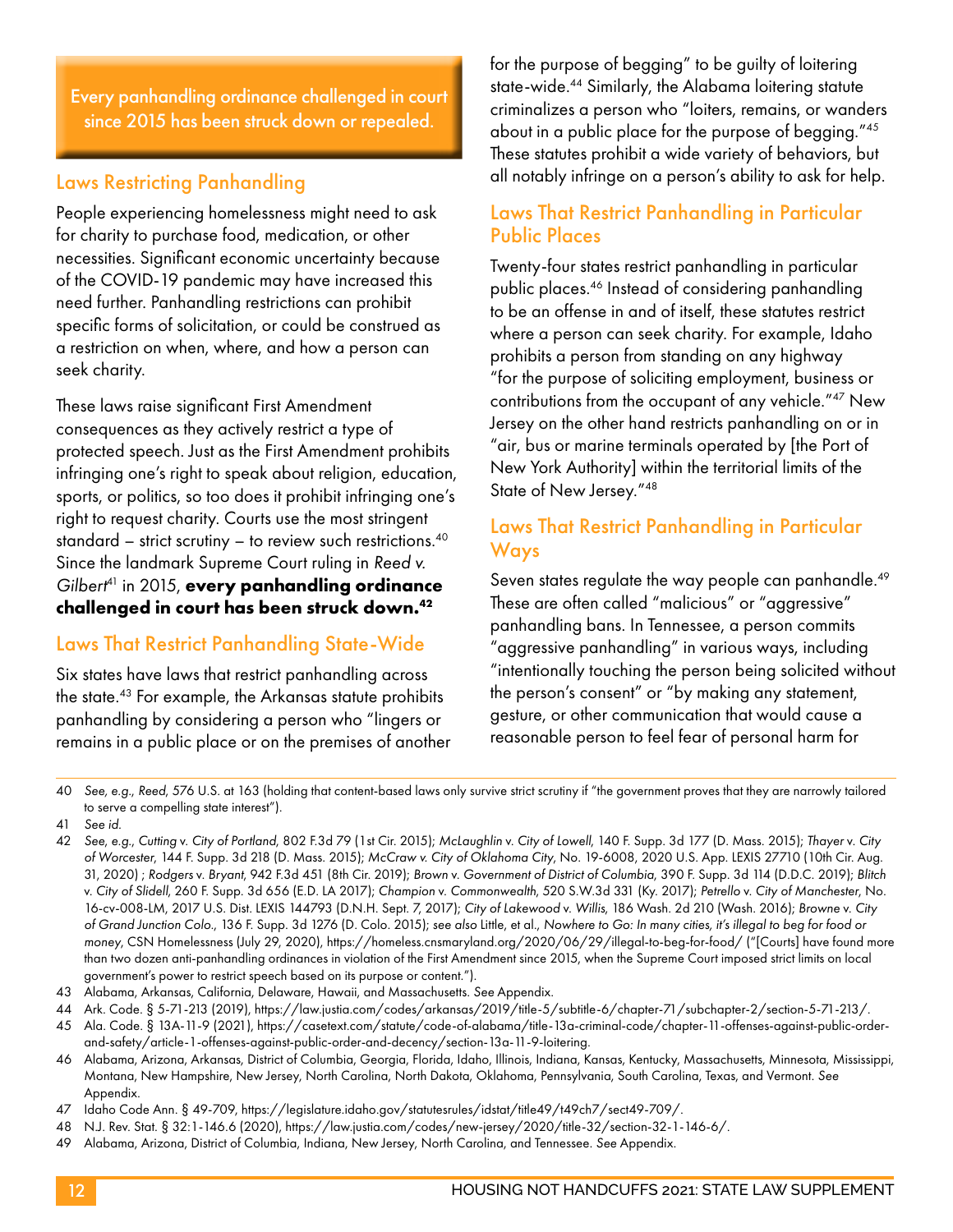refusing a solicitation of a donation."50 Many of these restrictions would be encompassed by other criminal statutes, like assault, but can be invoked in response to a person seeking charity.

#### Laws That Restrict Standing in Roadways for the Purpose of Solicitation

In addition to various ways that states restrict panhandling, thirty-six states prohibit a person for standing in a roadway or highway for the purpose of solicitation.<sup>51</sup> While states generally have restrictions for the purposes of traffic and vehicular safety, these states distinguish acceptable behavior based on solicitation, not vehicular safety. Often, the prohibited behavior is soliciting a ride (hitchhiking) or employment. For example, in South Carolina, it is prohibited to stand in a roadway for the purpose of "soliciting a ride" and "soliciting employment, business, or contributions from the occupant of any vehicle."<sup>52</sup>

However, ordinances like the one in South Carolina distinguish the validity of the behavior based on the content of the request. Here, standing on the roadway is not prohibited unless it is accompanied with a solicitation. Statutes like these should be considered as potential violations of one's First Amendment rights, like traditional panhandling statutes.

#### Laws Criminalizing Youth (Status Offenses)

Status offenses are behaviors or actions that are legal for adults but punishable by law when performed by minors, including truancy, delinquency, age-based curfews, and running away from home. Girls, youth of color, and LGBTQ youth are disproportionately subjected to harsher punishments for status offenses.<sup>53</sup> Status offenses are purportedly designed to protect young people from victimization, but instead can criminalize acts of self-preservation by young people living in otherwise unsafe environments. Criminalizing these acts also serves only to put these youth into other environments that are inhospitable to adolescent development, like the juvenile justice system.

Unfortunately, many states possess statutes that criminalize status offenses that do not serve youth. Rather than relying on status offenses to police young people, states should focus efforts on providing the supports and services young people and their families need. To learn more about how states criminalize youth, please refer to our report [Alone Without A Home](https://nlchp.org/wp-content/uploads/2019/03/AWAH-report_2019.pdf) (produced in conjunction with the National Network for Youth).

#### Status Offenses at the State-Level*<sup>54</sup>*

- **→ 50 jurisdictions** explicitly allow police to take youth who run away into custody
- **→ 9 jurisdictions** classify running away from home as a status offense
- **→ 2 jurisdictions** classify youth who run away from home as delinquent
- **→ 5 jurisdictions** explicitly allow youth who ran away from home to be detained in secure facilities
- **→ 6 jurisdictions** classify truancy as a status offense
- **→ 5 jurisdictions** classify truants as delinquent under certain circumstances
- **→ 39 jurisdictions** authorize curfews, either explicitly at the state level or make allowances for authorization by local governments
- **→ 18 jurisdictions** specifically authorize curfews for youth with ages ranging from under 12 to under 18 years old

<sup>50</sup> Tenn. Code. Ann. § 39-17-313 (2020), https://law.justia.com/codes/tennessee/2019/title-39/chapter-17/part-3/section-39-17-313/.

<sup>51</sup> Alabama, Arizona, Arkansas, California, Colorado, Connecticut, Florida, Georgia, Illinois, Indiana, Iowa, Kansas, Kentucky, Louisiana, Maine, Maryland, Minnesota, Mississippi, Montana, Nebraska, New Hampshire, New Jersey, New Mexico, North Carolina, North Dakota, Oklahoma, Pennsylvania, Rhode Island, South Carolina, Tennessee, Texas, Vermont, Virginia, Washington, West Virginia, and Wisconsin. *See* Appendix.

<sup>52</sup> SC Code § 56-5-3180 (2020), https://law.justia.com/codes/south-carolina/2020/title-56/chapter-5/section-56-5-3180/.

<sup>53</sup> *See* Nat'l Homelessness l. CTR. & Nat'l Network For Youth, Alone Without a Home: A National Review of State Laws Affecting Unaccompanied Youth 25 (2019), https://homelesslaw.org/wp-content/uploads/2019/04/AWAH-report.pdf.

<sup>54</sup> *Id.* at 27.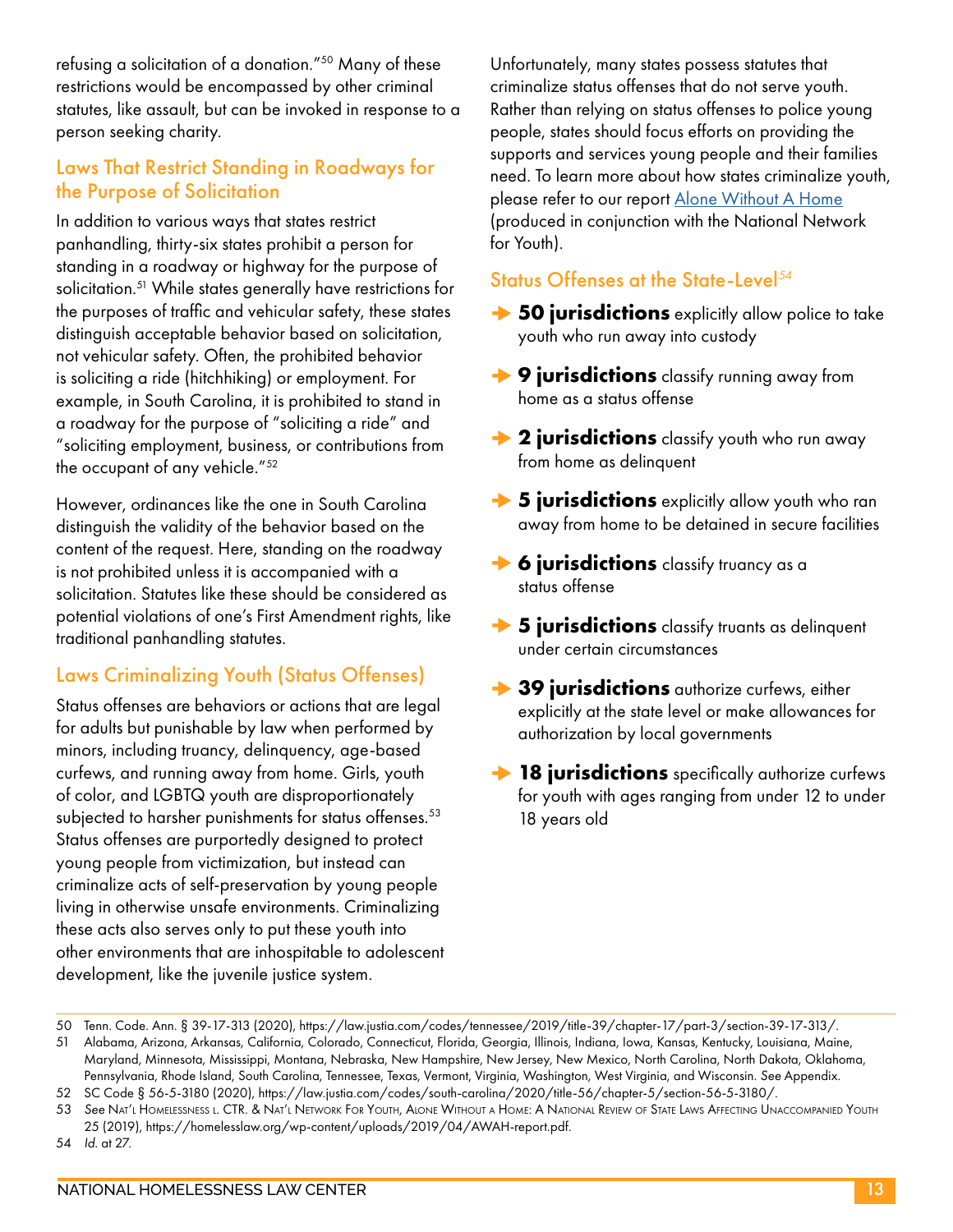## RECENT TRENDS

Even though state statutes criminalizing homelessness are seen less frequently than municipal ordinances, several recent trends are worth noting.

#### Legal Successes

Fortunately, like municipal panhandling ordinances, state laws criminalizing panhandling are clearly vulnerable to constitutional challenge. Since 2010, both federal and state courts have ruled state level panhandling statutes unconstitutional in Arkansas, the District of Columbia, Florida, Massachusetts, and Michigan, and none have been upheld. Thanks to local advocacy, other states, like Delaware, are currently considering repealing their panhandling statutes to comply with this constitutional mandate. The constitutionality of two Alabama panhandling statutes<sup>55</sup> have also been challenged in a case in *Singleton v. Montgomery*. 56

#### State-Level Anti-Camping Statutes

Unfortunately, other state level statutes, particularly anti-camping statutes, appear to be on the rise, with bills being introduced in Texas, Arizona, and Tennessee in the 2021 legislative session.

In Texas, a statewide camping ban was proposed that would impose fines and penalties for camping in a public space.57 Proposed on largely partisan grounds, this bill would also prohibit a community from choosing not to enforce the camping ban or risk losing state funding.58 This bill was unfortunately passed and went into effect September 1, 2021.<sup>59</sup>

In Arizona, a state-wide camping ban was proposed that would have made it illegal to camp on state property except in "structured camping facilities".60 It would also have introduced monetary caps on housing initiatives and prohibit some Housing First initiatives in the state. Fortunately, this bill was defeated in committee.<sup>61</sup>

A similar bill was proposed and defeated in Tennessee. This state-wide bill would have created a Class C misdemeanor offense "punishable by a \$50 fine and community service work, for solicitation or camping along a controlled-access highway or entrance or exit ramp."62 Significantly, the bill would have also expanded previous state-wide camping restrictions to make "unauthorized camping" on public property a **felony offense** in Tennessee.63 This bill failed in the Tennessee Senate Judiciary Committee on April 13, 2021.64

#### Positive Trends

We also celebrate state-level activity that protects the rights of people experiencing homelessness. Many states, including Connecticut, Illinois, and Rhode Island, as well as Puerto Rico, have passed Homeless Bills of Rights, which provide limited non-discrimination protections for people experiencing homelessness. Rep. Cori Bush introduced a federal Unhoused Bill of Rights in July, 2021.65

Thanks to the efforts of the Western Regional Advocacy Project and its members, bills known as "Right to Rest" laws have been introduced in California, Colorado, Oregon, and Washington, though none have made it

<sup>55</sup> Alabama Code § 13A-11-9(a)(1) (prohibiting loitering "in a public place for the purpose of begging") and Alabama Code § 32-5A-216(b) (prohibiting individuals from "stand[ing] on a highway for the purpose of soliciting . . . contributions").

<sup>56</sup> *See Singleton v. Montgomery*, Stipulated Settlement Agreement, Case No. 2:20-cv-99-WKW (2020).

<sup>57</sup> Tex. H.B. 1925, 87th Leg. (2021), https://legiscan.com/TX/text/HB1925/2021.

<sup>58</sup> *Id.*

<sup>59</sup> *Id.*

<sup>60</sup> AZ H.B. 2668, 55th Leg. (2021), azleg.gov/legtext/55leg/1R/adopted/S.2668APPROP.pdf.

<sup>61</sup> *Id.*

<sup>62</sup> TN S.B. 1610 (2021), https://wapp.capitol.tn.gov/apps/BillInfo/Default.aspx?BillNumber=SB1610.

<sup>63</sup> *Id.*

<sup>64</sup> *Id.*

<sup>65</sup> Unhoused Bill of Rights Introduced by Representative Cori Bush (MO-01), NAT'L HOMELESSNESS L. CTR. (Jul. 2021), https://homelesslaw.org/unhousedbill-of-rights-introduced-by-representative-cori-bush-mo-01/.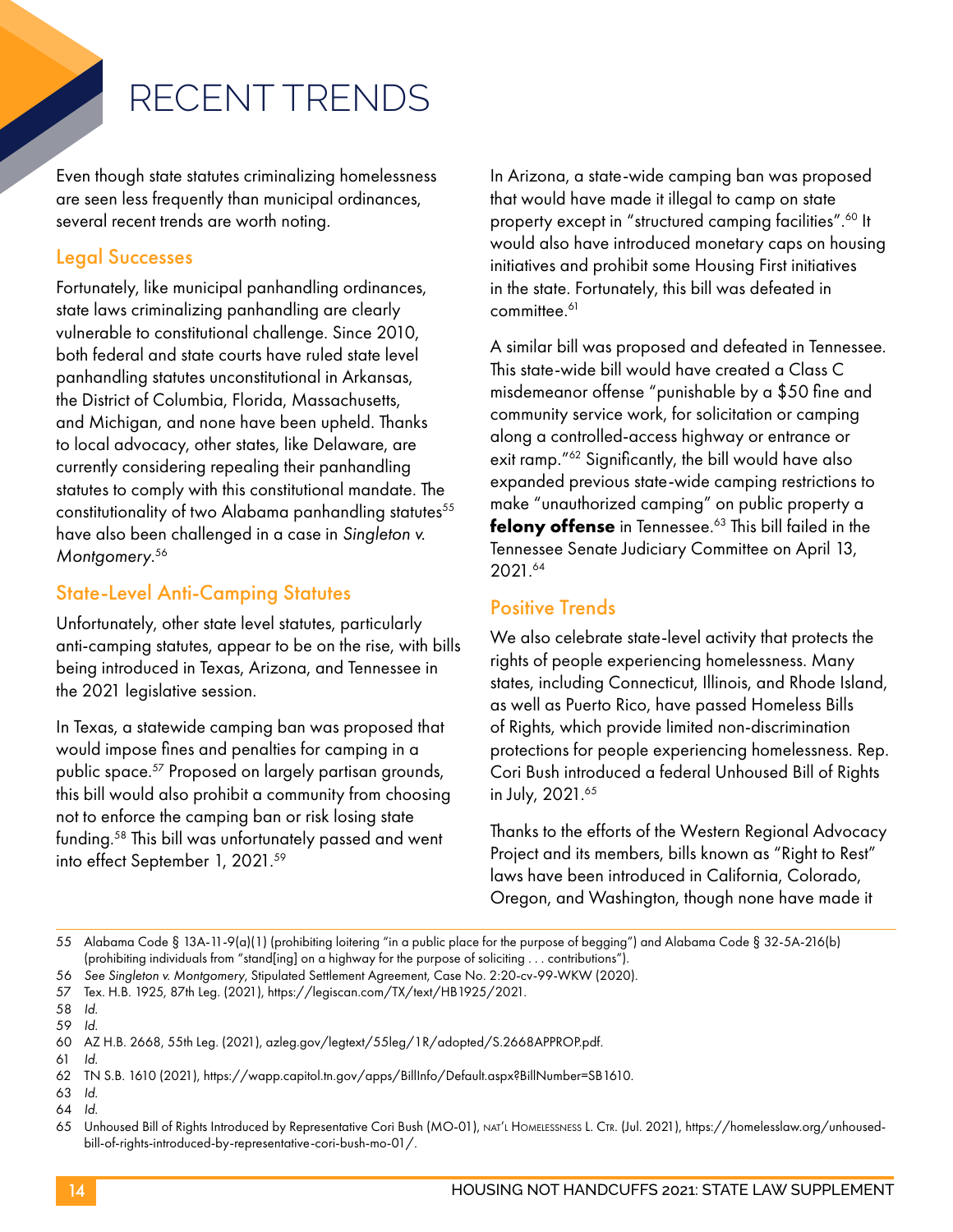past committee hearings. The Rest to Rest Acts would prohibit governments from punishing people for resting in outdoor spaces open to the public in a nonobstructive and non-hazardous manner. Additionally, the Law Center worked with the Moms 4 Housing and Alliance of Californians for Community Empowerment to introduce a 2020 California bill which would have amended its state constitution to recognize the human right to housing. Finally, in conjunction with Connecticut Coalition to End Homelessness, we introduced a Connecticut bill which recognizes housing as a human right.<sup>66</sup>

66 Connecticut SB 194: An Act Establishing a Right to Housing,<https://www.cga.ct.gov/2021/TOB/S/PDF/2021SB-00194-R00-SB.PDF>. SB 194 passed in the State Senate 25-10 but unfortunately did not make it through the 2021 Connecticut legislative session.

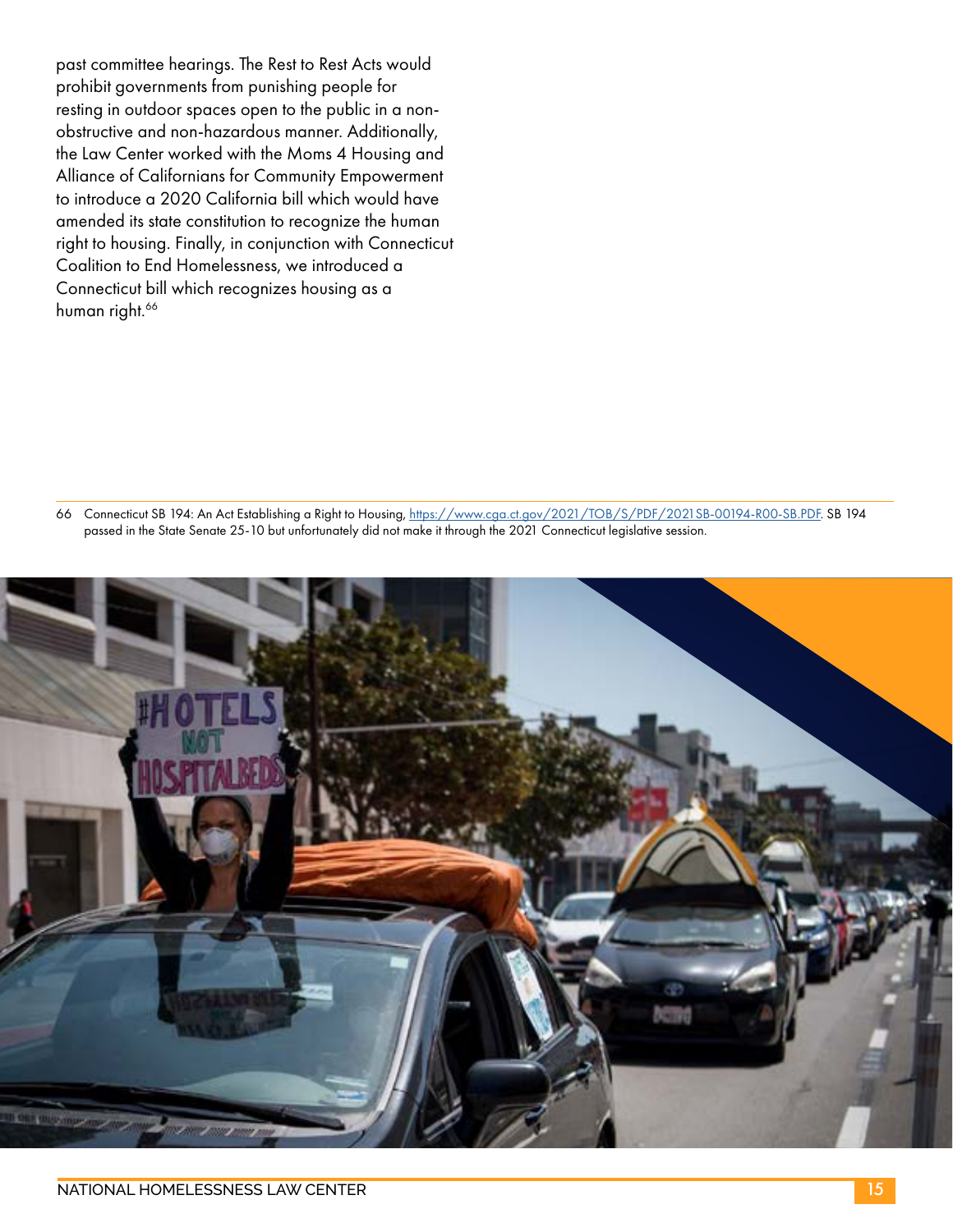## **CONCLUSION**

aws that criminalize homelessness do not solve the underlying causes of homelessness. Pun<br>an unhoused person for sleeping outdoors does not obviate their need to sleep nor does it<br>create a safe place for them to sleep indo aws that criminalize homelessness do not solve the underlying causes of homelessness. Punishing an unhoused person for sleeping outdoors does not obviate their need to sleep nor does it create a safe place for them to sleep indoors. Instead, criminalization exacerbates a person's whether at the state- or local- level, enforcing criminal statutes is expensive and diverts resources that could instead be spent to solve homelessness.<sup>67</sup>

In an era of record poverty exacerbated by the global COVID-19 pandemic, the expiring national eviction moratorium, prolonged unemployment, and a shrinking stock of affordable housing, sensible and cost-effective policies are needed. We encourage states with statelevel statutes that criminalize homelessness to repeal

these statutes and instead pursue constructive policies that end homelessness and invest in affordable housing at levels necessary to end homelessness in their respective states.



67 This report does not claim that state-level statutes that have been identified are being enforced. The presence or lack of a state-level statute should not be taken as the sole indicator of enforcement against people experiencing homelessness. Countless communities across the country have local statutes that also criminalize people experiencing homelessness.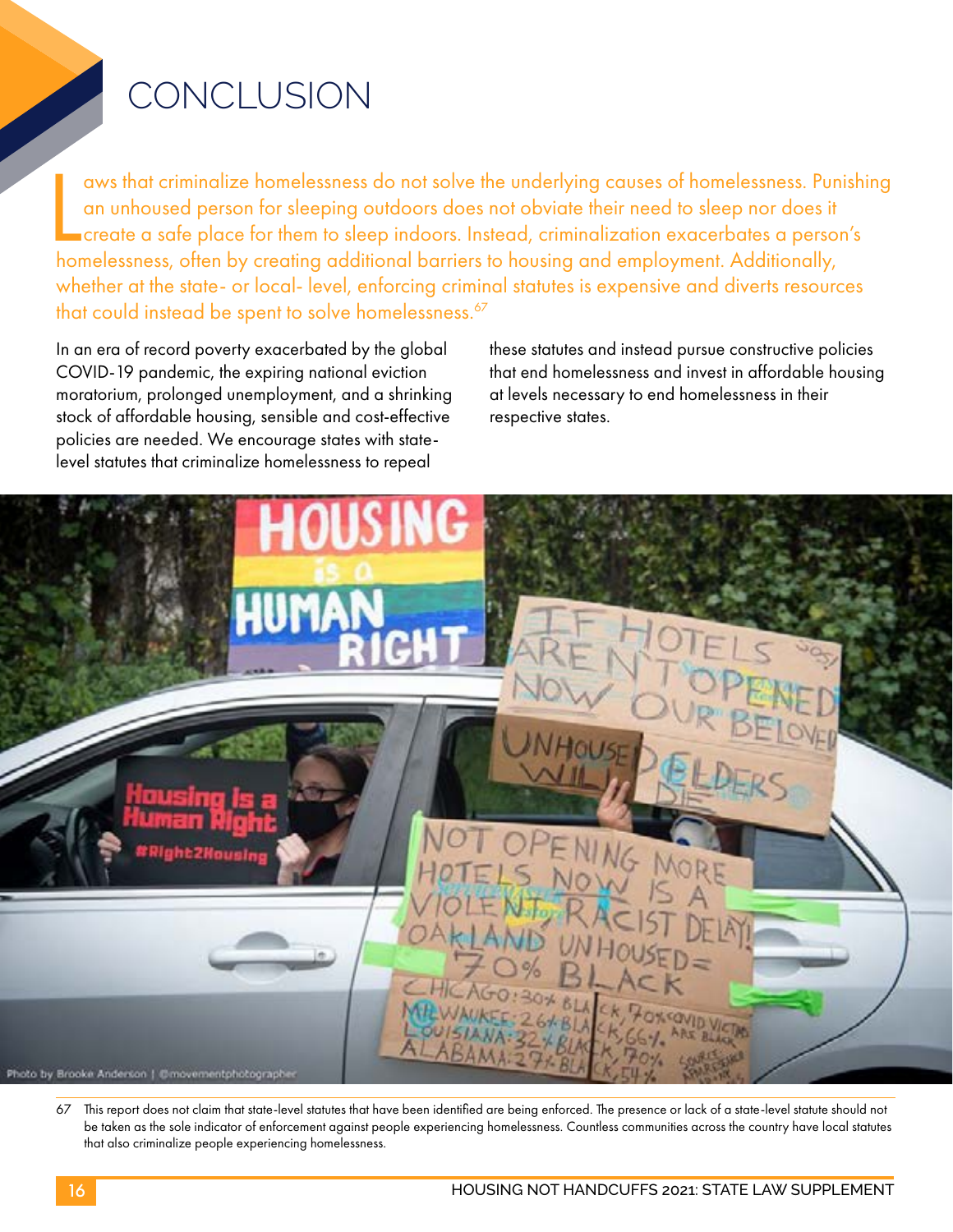### APPENDIX: Criminalization of Homelessness in State Law Across United States

|                         | Sleeping, Camping, Lying and Sitting, and Vehicle Restrictions |                                            |                                     |                                           |                                                 |                                                                                                                                    | Loitering and Vagrancy                             |                                                          |                           | <b>Panhandling / Begging</b>                      |                                               |                                      |
|-------------------------|----------------------------------------------------------------|--------------------------------------------|-------------------------------------|-------------------------------------------|-------------------------------------------------|------------------------------------------------------------------------------------------------------------------------------------|----------------------------------------------------|----------------------------------------------------------|---------------------------|---------------------------------------------------|-----------------------------------------------|--------------------------------------|
| State                   | Sleeping in<br>public state-<br>wide                           | Sleeping in<br>particular<br>public places | Camping in<br>public state-<br>wide | Camping in<br>particular<br>public places | Sitting/lying<br>in particular<br>public places | Lodging,<br>living, or<br>sleeping in<br>vehicles (or<br>parking a<br>vehicle used<br>as a lodging /<br>living accom-<br>modation) | Loitering /<br>Loafing /<br>Vagrancy<br>state-wide | Loitering /<br>Loafing in<br>particular<br>public places | Standing in<br>Roadway    | Panhandling<br>in public<br>places state-<br>wide | Panhandling<br>in particular<br>public places | Panhandling<br>in particular<br>ways |
| Alabama                 |                                                                |                                            |                                     |                                           |                                                 |                                                                                                                                    | $\boldsymbol{\mathsf{x}}$                          | $\boldsymbol{\mathsf{x}}$                                | $\pmb{\mathsf{x}}$        | $\boldsymbol{\mathsf{x}}$                         | $\boldsymbol{\mathsf{x}}$                     | $\boldsymbol{\mathsf{x}}$            |
| Alaska                  |                                                                |                                            |                                     | $\boldsymbol{\mathsf{x}}$                 |                                                 |                                                                                                                                    |                                                    |                                                          |                           |                                                   |                                               |                                      |
| Arizona                 |                                                                |                                            |                                     | $\boldsymbol{\mathsf{X}}$                 |                                                 |                                                                                                                                    | $\boldsymbol{\mathsf{x}}$                          | $\boldsymbol{\mathsf{x}}$                                | $\pmb{\mathsf{x}}$        |                                                   | $\mathsf{x}$                                  | $\boldsymbol{\mathsf{x}}$            |
| Arkansas                |                                                                |                                            |                                     |                                           |                                                 |                                                                                                                                    | $\boldsymbol{\mathsf{x}}$                          | $\pmb{\chi}$                                             | $\boldsymbol{\mathsf{x}}$ | $\boldsymbol{\mathsf{x}}$                         | $\boldsymbol{\mathsf{x}}$                     |                                      |
| California              |                                                                |                                            | $\pmb{\mathsf{x}}$                  | $\boldsymbol{\mathsf{x}}$                 | $\boldsymbol{\mathsf{x}}$                       |                                                                                                                                    |                                                    | $\pmb{\mathsf{x}}$                                       | $\boldsymbol{\mathsf{X}}$ | $\boldsymbol{\mathsf{x}}$                         |                                               |                                      |
| Colorado                |                                                                |                                            |                                     | $\boldsymbol{\mathsf{x}}$                 |                                                 |                                                                                                                                    |                                                    |                                                          | $\boldsymbol{\mathsf{x}}$ |                                                   |                                               |                                      |
| Connecticut             |                                                                |                                            |                                     |                                           | $\boldsymbol{\mathsf{x}}$                       |                                                                                                                                    |                                                    | $\boldsymbol{\mathsf{x}}$                                | $\boldsymbol{\mathsf{X}}$ |                                                   |                                               |                                      |
| Delaware                |                                                                |                                            |                                     |                                           | $\boldsymbol{\mathsf{x}}$                       |                                                                                                                                    | $\boldsymbol{\mathsf{x}}$                          | $\pmb{\mathsf{x}}$                                       |                           | $\boldsymbol{\mathsf{x}}$                         |                                               |                                      |
| District of<br>Columbia |                                                                |                                            |                                     |                                           |                                                 |                                                                                                                                    |                                                    |                                                          |                           |                                                   | $\boldsymbol{\mathsf{x}}$                     | $\boldsymbol{\mathsf{X}}$            |
| Florida                 |                                                                |                                            | $\boldsymbol{\mathsf{x}}$           |                                           |                                                 |                                                                                                                                    | $\boldsymbol{\mathsf{x}}$                          |                                                          | $\pmb{\mathsf{X}}$        |                                                   | $\boldsymbol{\mathsf{x}}$                     |                                      |
| Georgia                 |                                                                |                                            |                                     | $\boldsymbol{\mathsf{X}}$                 |                                                 |                                                                                                                                    | $\pmb{\mathsf{X}}$                                 | $\pmb{\mathsf{x}}$                                       | $\boldsymbol{\mathsf{X}}$ |                                                   | $\boldsymbol{\mathsf{x}}$                     |                                      |
| Hawaii                  |                                                                |                                            |                                     |                                           | $\boldsymbol{\mathsf{x}}$                       | $\boldsymbol{\mathsf{x}}$                                                                                                          |                                                    |                                                          |                           | $\boldsymbol{\mathsf{x}}$                         |                                               |                                      |
| Idaho                   |                                                                | $\mathsf{x}$                               |                                     |                                           |                                                 |                                                                                                                                    |                                                    |                                                          |                           |                                                   | $\boldsymbol{\mathsf{x}}$                     |                                      |
| Illinois                |                                                                |                                            |                                     | $\boldsymbol{\mathsf{x}}$                 |                                                 |                                                                                                                                    |                                                    |                                                          | $\pmb{\mathsf{X}}$        |                                                   | $\boldsymbol{\mathsf{x}}$                     |                                      |
| Indiana                 |                                                                |                                            |                                     |                                           |                                                 |                                                                                                                                    |                                                    |                                                          | $\pmb{\mathsf{x}}$        |                                                   | $\boldsymbol{\mathsf{x}}$                     | $\boldsymbol{\mathsf{x}}$            |
| lowa                    |                                                                |                                            |                                     | $\boldsymbol{\mathsf{x}}$                 |                                                 |                                                                                                                                    | $\boldsymbol{\mathsf{x}}$                          | $\boldsymbol{\mathsf{x}}$                                | $\boldsymbol{\mathsf{x}}$ |                                                   |                                               |                                      |
| Kansas                  |                                                                |                                            |                                     |                                           |                                                 |                                                                                                                                    |                                                    | $\boldsymbol{\mathsf{x}}$                                | $\boldsymbol{\mathsf{x}}$ |                                                   | $\boldsymbol{\mathsf{x}}$                     |                                      |
| Kentucky                |                                                                |                                            |                                     |                                           |                                                 |                                                                                                                                    | $\pmb{\mathsf{x}}$                                 | $\pmb{\mathsf{x}}$                                       | $\boldsymbol{\mathsf{x}}$ |                                                   | $\boldsymbol{\mathsf{X}}$                     |                                      |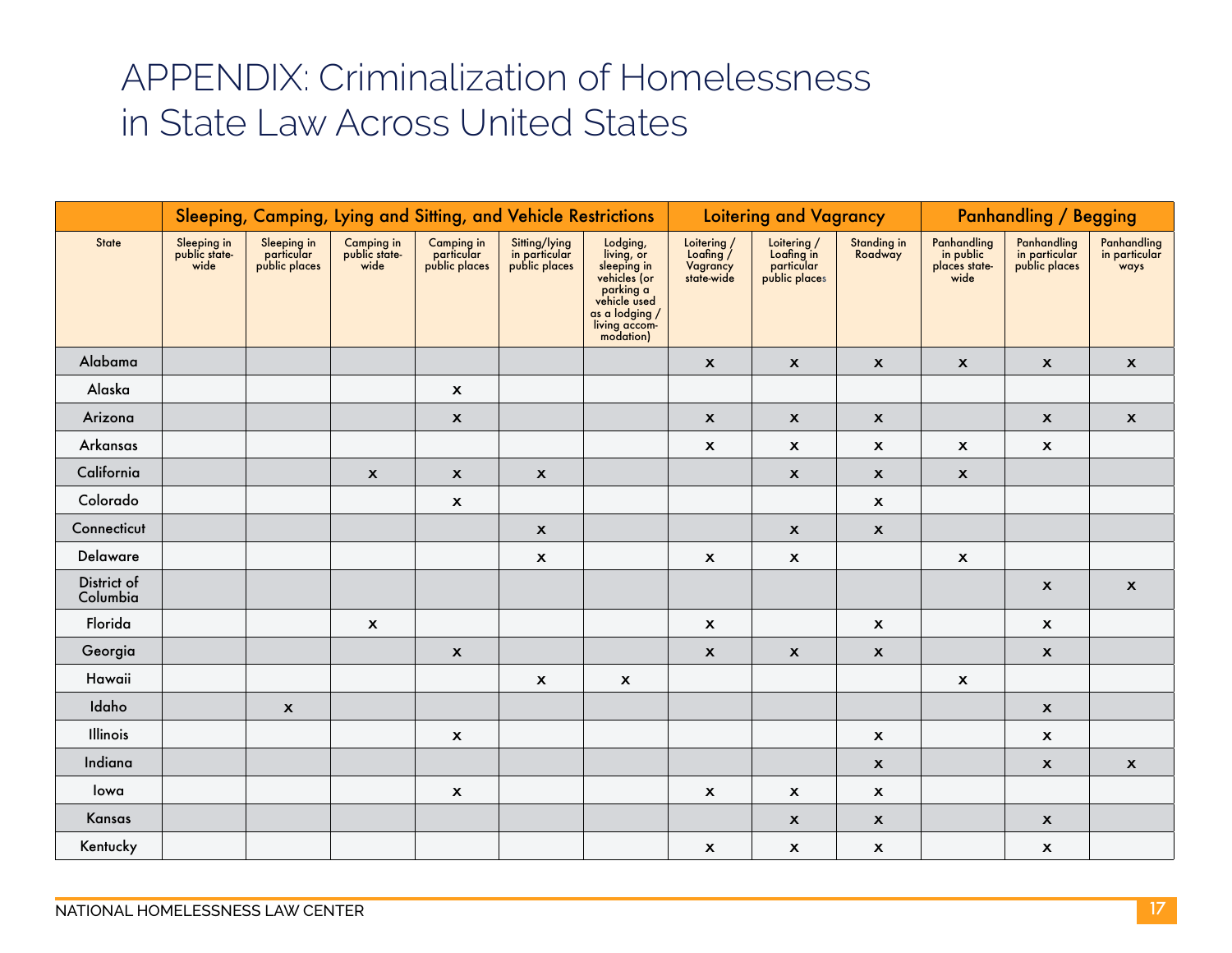|                   | Sleeping, Camping, Lying and Sitting, and Vehicle Restrictions |                                            |                                     |                                           |                                                 |                                                                                                                                    | <b>Loitering and Vagrancy</b>                      |                                                          |                           | <b>Panhandling / Begging</b>                      |                                               |                                      |
|-------------------|----------------------------------------------------------------|--------------------------------------------|-------------------------------------|-------------------------------------------|-------------------------------------------------|------------------------------------------------------------------------------------------------------------------------------------|----------------------------------------------------|----------------------------------------------------------|---------------------------|---------------------------------------------------|-----------------------------------------------|--------------------------------------|
| State             | Sleeping in<br>public state-<br>wide                           | Sleeping in<br>particular<br>public places | Camping in<br>public state-<br>wide | Camping in<br>particular<br>public places | Sitting/lying<br>in particular<br>public places | Lodging,<br>living, or<br>sleeping in<br>vehicles (or<br>parking a<br>vehicle used<br>as a lodging /<br>living accom-<br>modation) | Loitering /<br>Loafing /<br>Vagrancy<br>state-wide | Loitering /<br>Loafing in<br>particular<br>public places | Standing in<br>Roadway    | Panhandling<br>in public<br>places state-<br>wide | Panhandling<br>in particular<br>public places | Panhandling<br>in particular<br>ways |
| Louisiana         |                                                                |                                            |                                     |                                           |                                                 |                                                                                                                                    |                                                    | $\pmb{\mathsf{x}}$                                       | $\pmb{\mathsf{x}}$        |                                                   |                                               |                                      |
| Maine             |                                                                |                                            |                                     |                                           | $\boldsymbol{\mathsf{x}}$                       |                                                                                                                                    |                                                    | $\pmb{\mathsf{x}}$                                       | $\boldsymbol{\mathsf{x}}$ |                                                   |                                               |                                      |
| Maryland          |                                                                |                                            |                                     |                                           |                                                 |                                                                                                                                    | $\pmb{\mathsf{X}}$                                 |                                                          | $\pmb{\mathsf{x}}$        |                                                   |                                               |                                      |
| Massachusetts     |                                                                |                                            |                                     |                                           |                                                 |                                                                                                                                    | $\pmb{\mathsf{X}}$                                 | $\boldsymbol{\mathsf{X}}$                                |                           | $\pmb{\mathsf{X}}$                                | $\boldsymbol{\mathsf{x}}$                     |                                      |
| Michigan          |                                                                |                                            |                                     |                                           |                                                 |                                                                                                                                    | $\pmb{\mathsf{x}}$                                 |                                                          |                           |                                                   |                                               |                                      |
| Minnesota         |                                                                |                                            |                                     |                                           |                                                 |                                                                                                                                    |                                                    |                                                          | $\pmb{\mathsf{x}}$        |                                                   | $\pmb{\mathsf{x}}$                            |                                      |
| Mississippi       |                                                                | $\pmb{\mathsf{x}}$                         |                                     |                                           |                                                 |                                                                                                                                    |                                                    |                                                          | $\pmb{\mathsf{x}}$        |                                                   | $\boldsymbol{\mathsf{x}}$                     |                                      |
| Missouri          |                                                                |                                            |                                     |                                           |                                                 |                                                                                                                                    |                                                    |                                                          |                           |                                                   |                                               |                                      |
| Montana           |                                                                |                                            |                                     |                                           |                                                 |                                                                                                                                    |                                                    |                                                          | $\pmb{\mathsf{x}}$        |                                                   | $\pmb{\mathsf{x}}$                            |                                      |
| Nebraska          |                                                                |                                            |                                     | $\boldsymbol{\mathsf{X}}$                 |                                                 |                                                                                                                                    |                                                    | $\boldsymbol{\mathsf{x}}$                                | $\pmb{\mathsf{x}}$        |                                                   |                                               |                                      |
| Nevada            |                                                                |                                            |                                     |                                           |                                                 |                                                                                                                                    |                                                    | $\pmb{\mathsf{x}}$                                       |                           |                                                   |                                               |                                      |
| New<br>Hampshire  | $\pmb{\mathsf{x}}$                                             |                                            | $\pmb{\mathsf{X}}$                  |                                           |                                                 |                                                                                                                                    | $\pmb{\mathsf{X}}$                                 |                                                          | $\pmb{\mathsf{x}}$        |                                                   | $\pmb{\chi}$                                  |                                      |
| New Jersey        |                                                                |                                            |                                     |                                           |                                                 |                                                                                                                                    |                                                    | $\boldsymbol{\mathsf{x}}$                                | $\pmb{\mathsf{x}}$        |                                                   | $\boldsymbol{\mathsf{x}}$                     | $\pmb{\mathsf{X}}$                   |
| New Mexico        |                                                                |                                            |                                     | $\boldsymbol{\mathsf{X}}$                 |                                                 |                                                                                                                                    |                                                    |                                                          | $\pmb{\mathsf{x}}$        |                                                   |                                               |                                      |
| New York          |                                                                |                                            |                                     |                                           |                                                 |                                                                                                                                    | $\pmb{\mathsf{x}}$                                 | $\pmb{\mathsf{x}}$                                       |                           |                                                   |                                               |                                      |
| North<br>Carolina |                                                                |                                            |                                     |                                           | $\pmb{\mathsf{x}}$                              |                                                                                                                                    |                                                    | $\boldsymbol{\mathsf{X}}$                                | $\pmb{\mathsf{x}}$        |                                                   | $\boldsymbol{\mathsf{x}}$                     | $\pmb{\mathsf{X}}$                   |
| North<br>Dakota   |                                                                |                                            |                                     |                                           |                                                 |                                                                                                                                    |                                                    |                                                          | $\pmb{\mathsf{x}}$        |                                                   | $\boldsymbol{\mathsf{x}}$                     |                                      |
| Ohio              |                                                                |                                            |                                     |                                           |                                                 |                                                                                                                                    | $\boldsymbol{\mathsf{x}}$                          |                                                          |                           |                                                   |                                               |                                      |
| Oklahoma          |                                                                |                                            |                                     |                                           |                                                 | $\boldsymbol{\mathsf{x}}$                                                                                                          |                                                    |                                                          | $\pmb{\mathsf{x}}$        |                                                   | $\boldsymbol{\mathsf{x}}$                     |                                      |
| Oregon            |                                                                |                                            |                                     |                                           |                                                 |                                                                                                                                    |                                                    |                                                          |                           |                                                   |                                               |                                      |
| Pennsylvania      |                                                                |                                            |                                     |                                           |                                                 |                                                                                                                                    |                                                    | $\pmb{\mathsf{x}}$                                       | $\pmb{\mathsf{x}}$        |                                                   | $\boldsymbol{\mathsf{X}}$                     |                                      |
| Rhode Island      |                                                                |                                            |                                     |                                           |                                                 |                                                                                                                                    |                                                    | $\boldsymbol{\mathsf{x}}$                                | $\boldsymbol{\mathsf{x}}$ |                                                   |                                               |                                      |